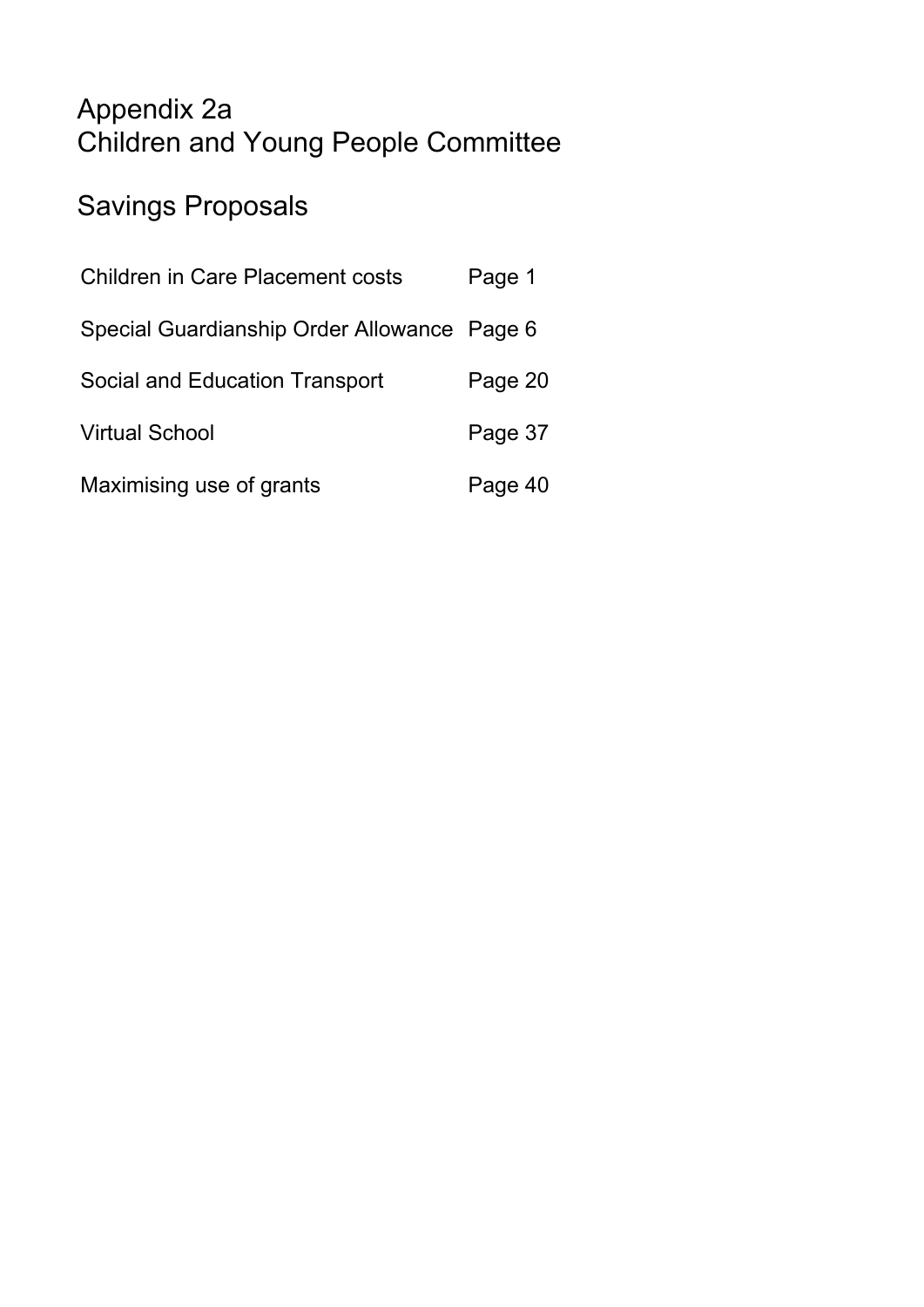# Business Planning: Business Case – Savings proposal

# Project Title: Children in Care Placement Costs

**Committee:** Committee: Committee: Committee: **Committee** 

2022-23 Savings: £600k savings

Brief Description of proposal:

Placement budgets for meeting the cost of externally provided placements for children and young people in care are adjusted annually to allow for both demand growth and the impact of inflation. These changes are built into the budget. After taking these changes into account, it is possible to deliver a saving of in excess of £600k, through the re-baselining of placement budgets within children's services and by removing an historical investment item.

Date of version: 22 October 2021 BP Reference: A/R.6.255

Business Leads / Sponsors: Lou Williams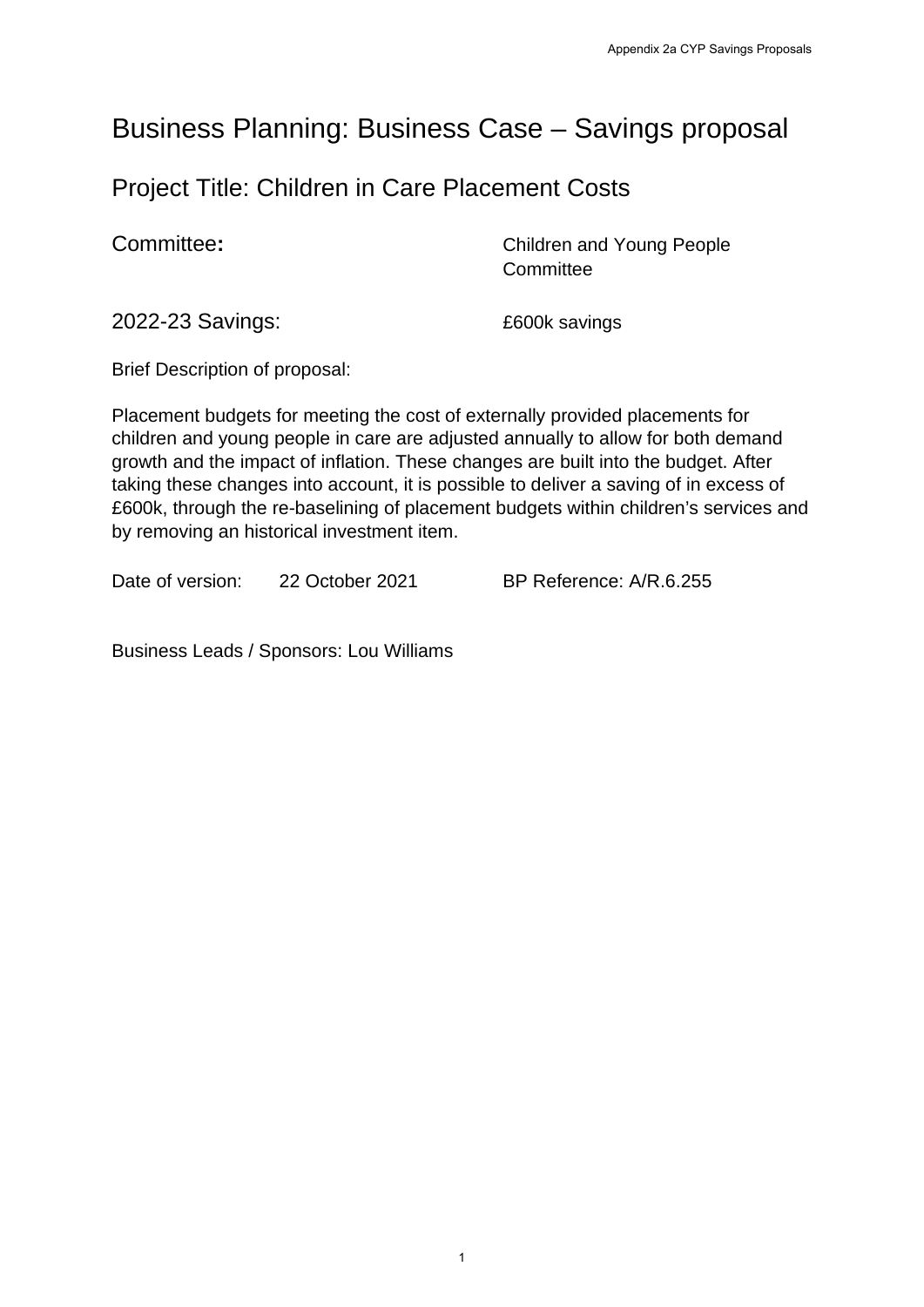## 1. Please describe what the proposed outcomes are:

Children and young people in care access a variety of different types of care placements according to their assessed needs and their age. These placements include:

- In-house foster care:
- Kinship care, where children in care are placed with relatives or others who know the child well, who are approved as foster carers for the specific child or children only;
- Foster care provided by an Independent Fostering Agency;
- Residential care:
- Supported accommodation, which is available for young people aged 16 and 17.

Younger children and those with fewer needs are most likely to be placed with foster carers. Older young people, and those who may have significant emotional health needs and/or present with difficult and challenging behaviours are more likely to need a residential placement.

Some young people aged 16 and 17 make very good progress within semiindependent provision. In some cases, this kind of accommodation can provide an appropriate step-down from residential provision as part of the journey towards fully independent living. In others, it may be that a young person newly entering care at 16 or 17 is most likely to do well in this kind of provision.

In Cambridgeshire, the make up of our population of children in care has changed as overall numbers have reduced and the Family Safeguarding model of practice has become established. This has meant that we now have proportionately fewer younger children in our care.

This general trend towards our care population being older and/or having more complex needs has resulted in an increase in the use of residential placements and higher cost, more specialist fostering and semi-independent placements. There is also less demand for placements that have historically been most likely to have been provided by our in-house foster carers who specialise in placements for babies and very young children. Our Family Safeguarding model is much better at supporting parents of younger children to make sustainable changes in their lives that enable them to provide the stable and loving homes that their children need, meaning that we have fewer babies and young children in our care now than was the case even two years ago.

Alongside these changes, the costs of residential placements in particular, but also of the most specialist independent foster placements, has increased rapidly over the last 24 months, as the number of placements available has failed to keep up with demand. This is why we have seen an increase in overall placement costs in the current financial year despite overall numbers of children and young people in care continuing to decline.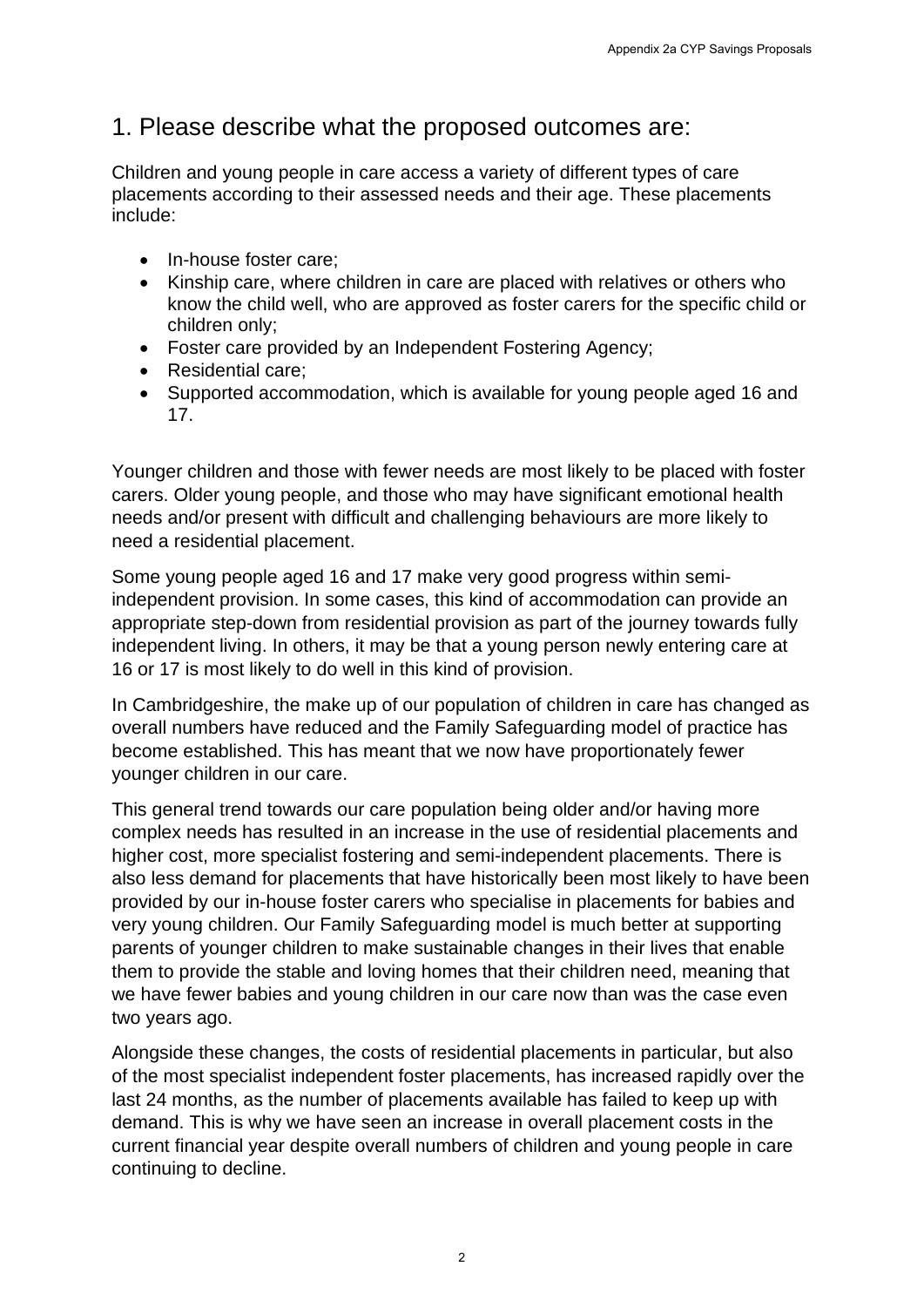More positively, we have been taking focused action to improve the quality and consistency of care planning for children and young people in care over the current financial year. While this meant that for a few young people, a move to more specialist (and higher cost) placements was needed after reassessing their needs, the overall position has been a significant reduction in the number of placements that are coming to an end in unplanned ways. This is clearly better for our children in care, but it is also better from a financial perspective, since it is those placements that need to be identified in an emergency after the breakdown of the previous placement that are almost always the most expensive.

Taking these changes together, we have re-baselined the budgets associated with all placements for children and young people in care, while modelling the likely demand for placements over the next financial year. Allowing for some headroom for continued increases in unit placement costs in 2022/3, this work indicates that the continued slow reduction in overall numbers and the impact of greater placement stability over the current financial year enables a saving of £600k to be made across budgets for children and young people in care.

We have also taken the decision to reverse a planned investment into flexible shared care, which amounts to a further saving of £174k. This type of care is sometimes thought to be of benefit where families are struggling to manage the challenging behaviour of one or more of their (usually teenage) children. There are, however, a number of difficulties with such an approach including that it is often very difficult to secure the permanent return home to family of the child in question once a service like this has been offered.

# 2. What evidence has been used to support this work, how does this link to any existing strategies/policies?

The reduction in numbers of children and young people in care is the direct result of the implementation and embedding of Family Safeguarding in Cambridgeshire.

Our fostering strategy seeks not only to secure the continued recruitment of fostering households, but to continue to offer the training and support to enable our carers to offer more placements to older children and young people with more complex needs, in line with our changing population of children in care.

Estimates of overall likely demand for placements next year are based on experience over the last two years, which is the period during which the profile of our care population has changed and the pressures in placement availability have become most pronounced.

## 3. Has an options and feasibility study been undertaken? Please explain what options have been considered.

No - this would not be relevant in relation to this issue.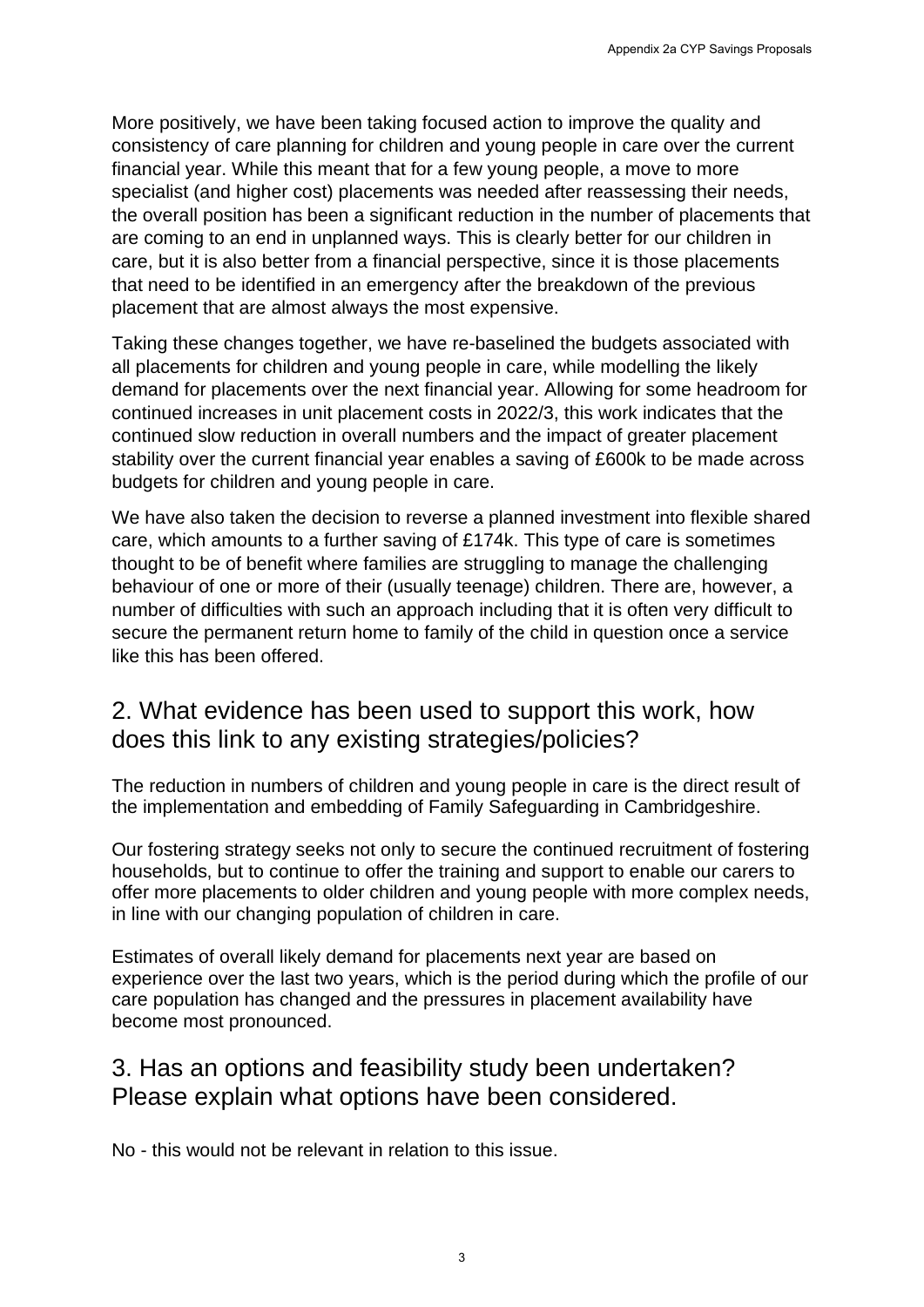# 4. What are the next steps/ actions the Council should take to pursue it? Please include timescales.

### High Level Timetable

| <b>Task</b>                                       | <b>Start Date</b>          | <b>End Date</b> | Overall<br><b>Responsibility</b>    |
|---------------------------------------------------|----------------------------|-----------------|-------------------------------------|
| Apply savings and<br>associated re-<br>baselining | 1 <sup>st</sup> April 2022 | N/A             | Lou Williams/Martin<br>Wade Finance |

The ability to offer this saving from core budgets is the result of increased levels of government grant. No additional steps or actions are required.

# 5. Could this have any effects on people with Protected Characteristics including poverty and rural isolation? If so please provide as much detail as possible.

There is no change to service delivery and children and young people in care will continue to be placed in placements that are in line with their age and assessed needs. However, an Equality Impact Assessment will be developed to ensure we mitage against any potential diverse risks.

6. What financial and non-financial benefits are there and how will you measure the performance of these? Are there any disbenefits? These MUST include how this will benefit the wider internal and external system.

Financial Benefits

Achievement of £600k savings as described above.

Non-Financial Benefits

No change; we will seek to continue to identify placements for children and young people in care that are in line with their assessed needs.

# 7. Are there any identified risks which may impact on the potential delivery of this? What is the risk if we do not act?

Budgets associated with children and young people in care are highly volatile. Placement numbers and mix can change in response to the recognition of new risks facing children and young people. An example is that of the recognition of the exploitation of young people through county lines over recent years. This recognition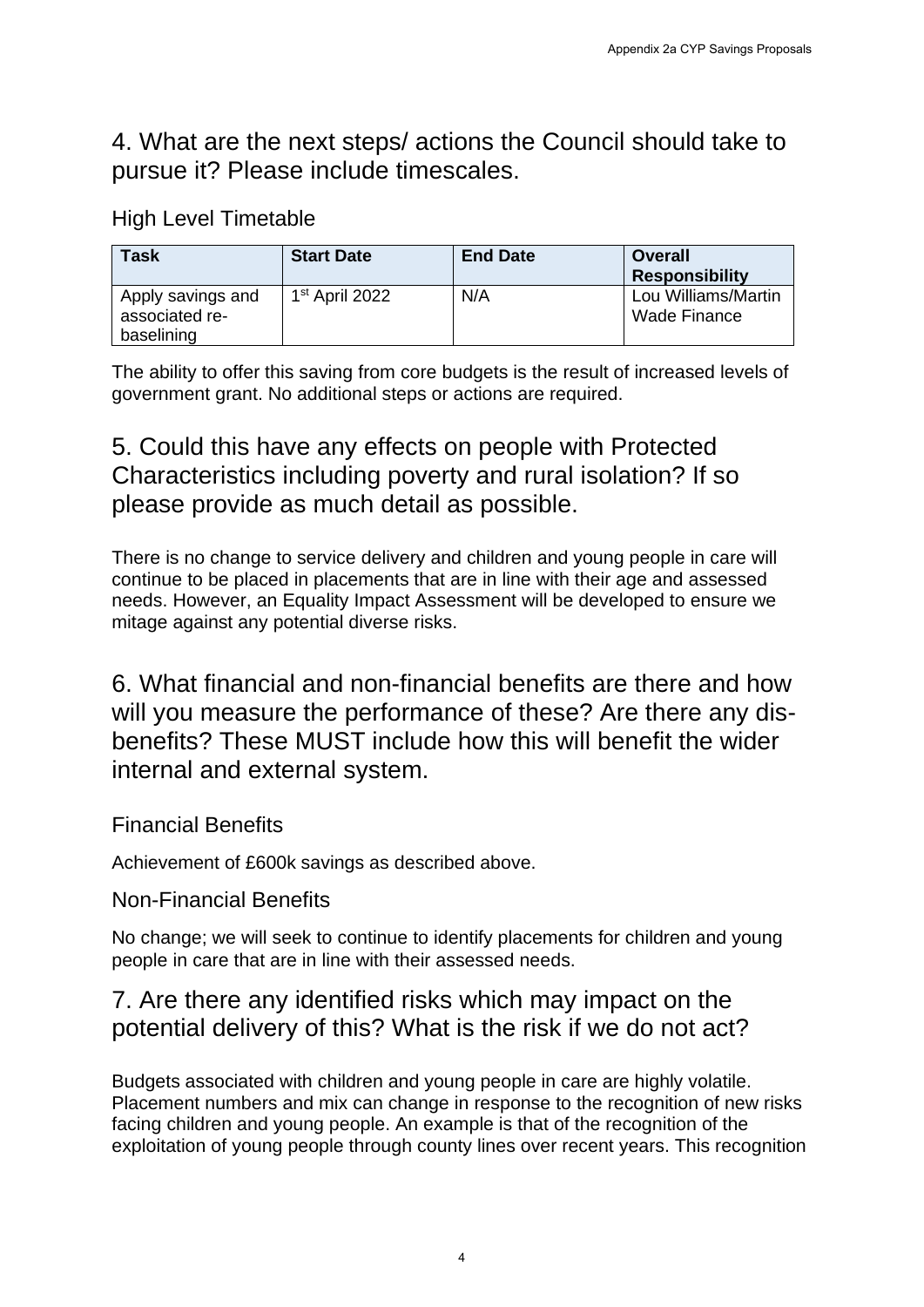resulted in some young people accessing care placements because of the level of risks they were facing.

Some types of placement costs are very high and so even a small increase in the numbers of young people requiring such placements can have a significant budgetary impact. For example, a welfare secure placement can cost around £10k per week.

| <b>Risk</b>                                                            | <b>Mitigation</b>                                                              | <b>RAG</b> (should<br>the risk occur) | <b>Overall</b><br><b>Responsibility</b> |
|------------------------------------------------------------------------|--------------------------------------------------------------------------------|---------------------------------------|-----------------------------------------|
| Continued increase in<br>the unit cost of<br>residential placements    | Some headroom built<br>into budget for<br>$2022/3$ ;                           | Amber                                 | Lou Williams                            |
|                                                                        | Commissioning<br>colleagues continue to<br>seek value for money<br>placements. |                                       |                                         |
| Increase in overall<br>numbers of children and<br>young people in care | Continued embedding<br>of the Family<br>Safeguarding<br>approach               | Amber                                 | Lou Williams                            |
| Increased demand for<br>highest cost most<br>specialist placements     | Continued<br>improvement in care<br>planning processes                         | Amber                                 | Lou Williams                            |

# 8. Scope: What is within scope? What is outside of scope?

This business case is solely related to placements for children and young people in care.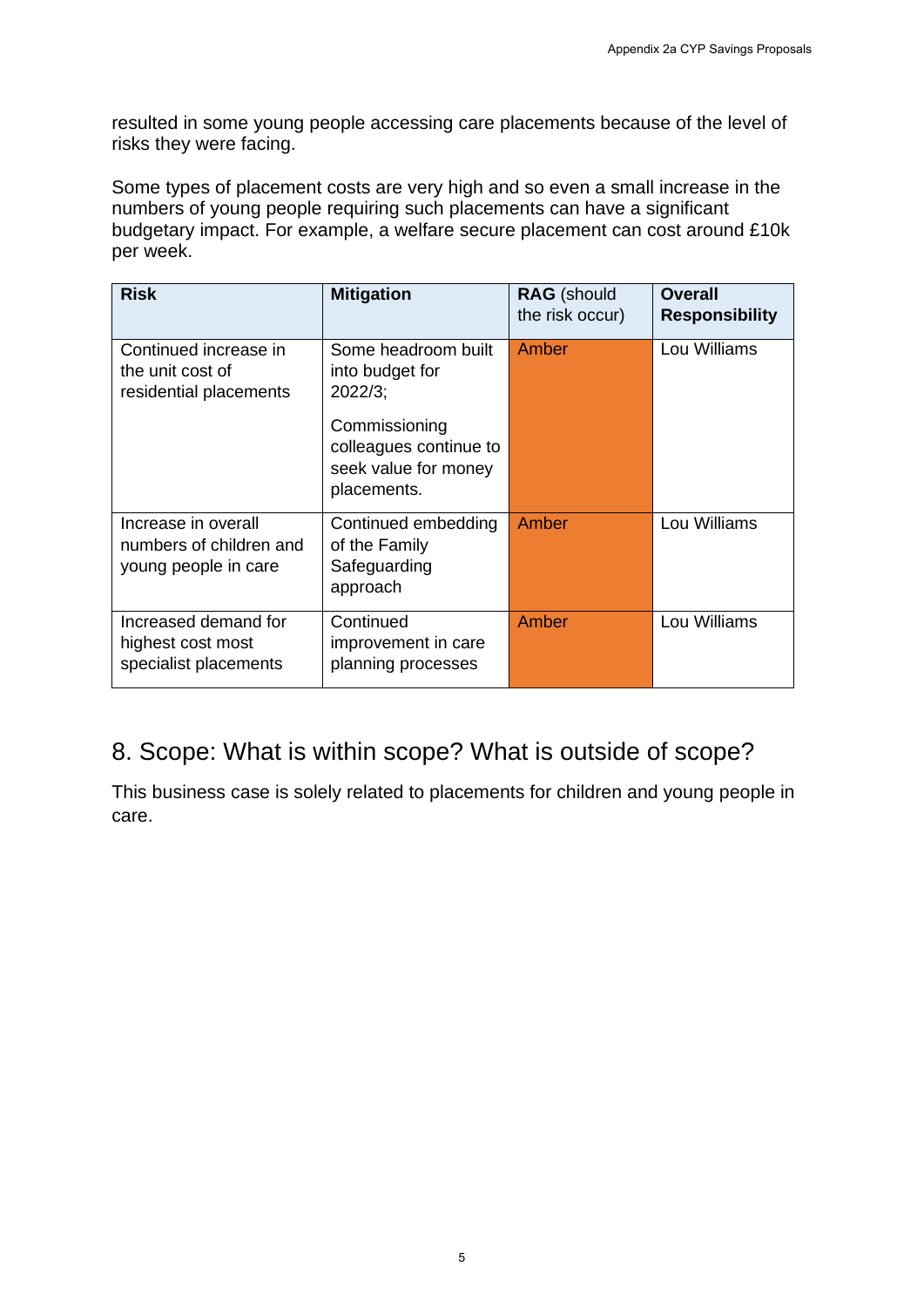# Business Planning: Business Case - Savings proposal

Project Title: Reduction in Special Guardianship Order allowance budgets

**Committee:** Committee: **Committee:** Children and Young People Committee

2022-23 Savings amount: £250k savings

Brief Description of proposal:

Because of the reduction in care proceedings as a result of the 2019 restructure and implementation of Family Safeguarding, the budget for payment of allowances for Special Guardianship Order arrangements is consistently underspent. This offers the opportunity to offer a saving with no impact on users of the service.

Date of version: 9 Sept 2021 BP Reference: A/R.6.257

Business Leads / Sponsors: Lou Williams, Director of Children's Services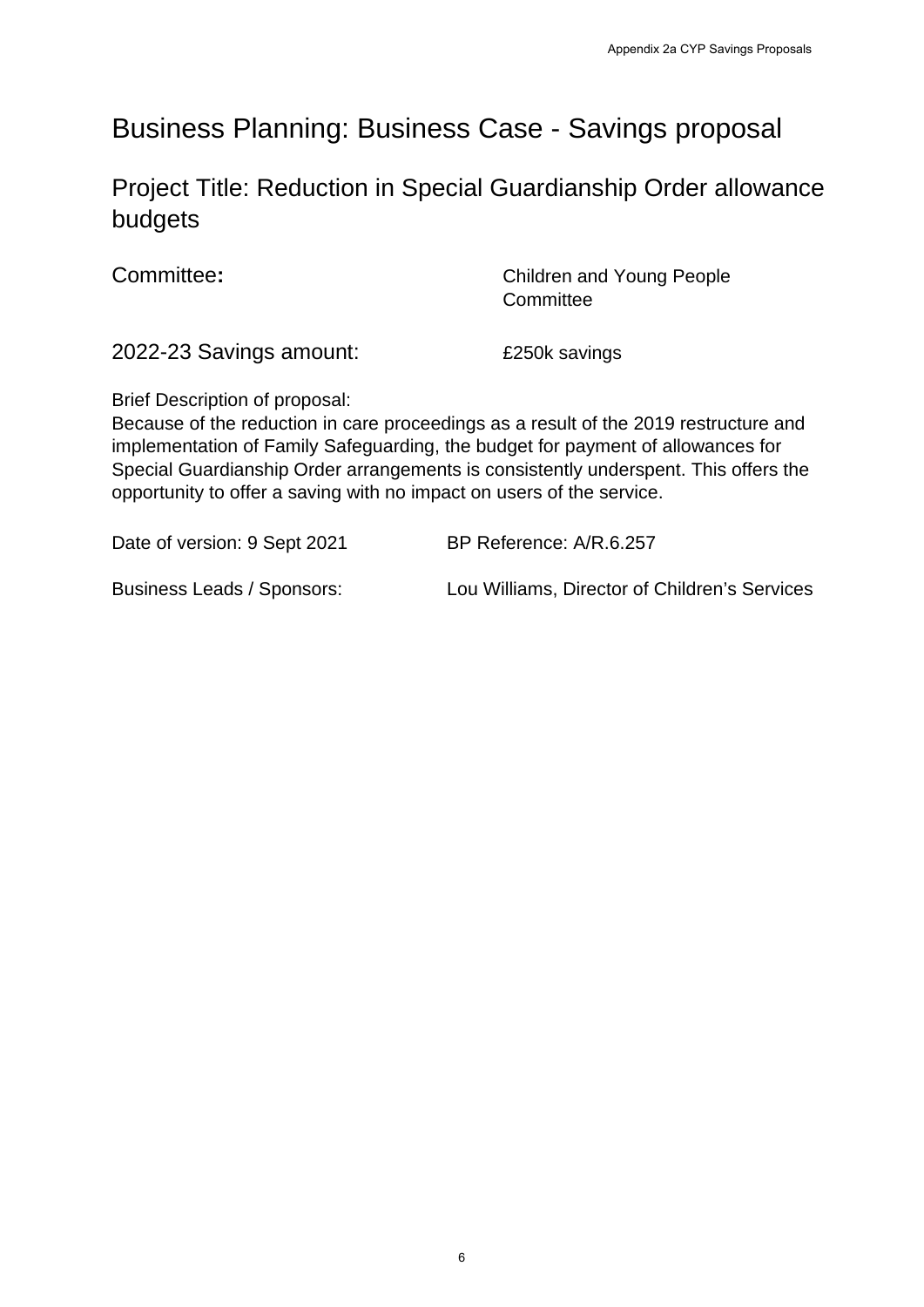# 1. Please describe what the proposed outcomes are:

Special Guardianship Order allowances are paid to the permanent carers of children who would otherwise be in care. Generally speaking, these carers are close family members (aunts/uncles, grandparents etc.) of the child concerned.

Arrangements for providing allowances to carers of children under a Special Guardianship Order are covered by statutory guidance. Not all those who have a Special Guardianship Order in respect of a child are eligible for financial assistance. Those who are eligible for an allowance may only be eligible subject to an assessment of financial means, or may be eligible for a non-means tested allowance for a period (usually two years) from the making of the order, after which a means test applies. Allowances automatically cease at age 18 or when the child no longer lives with the carer/relative.

The decision about whether to make a Special Guardianship Order lies with the courts and forms part of the consideration of an appropriate order in care proceedings. Special Guardianship Orders provide a good outcome for many children, enabling them to live in a permanent family arrangement with relatives who share parental responsibility with the parent outside of the care system.

Special Guardianship Orders therefore contribute to the Cambridgeshire County Council outcomes of helping our children learn, develop and live life to the full and protecting and caring for those who need us.

This is a demand-led budget; underspends have arisen because we have been successful in reducing the number of children coming into care following the extensive restructure of the service in 2018/19 which dramatically increased management oversight. This reduction has continued through the use of our Family Safeguarding model, which enables more children to safely remain in the care of their birth parents, and which was launched in March 2020.

We expect this reduction in numbers in care to be permanent. Should this not be the case, the number of Special Guardianship Order arrangements would be likely to increase, placing pressure on the associated allowance budgets.

## 2. What evidence has been used to support this work, how does this link to any existing strategies/policies?

The Family Safeguarding approach involves the secondment of adult facing practitioners into the children's social work teams who work with children in need and children in need of protection. These adult-facing practitioners work with the parents to enable them to address the issues that they are facing, and which are impacting on their ability to provide safe, stable and loving homes. The specialisms that the adult practitioners work within are:

- Substance and problematic alcohol misuse;
- Domestic abuse, and:
- Mental and emotional ill-health.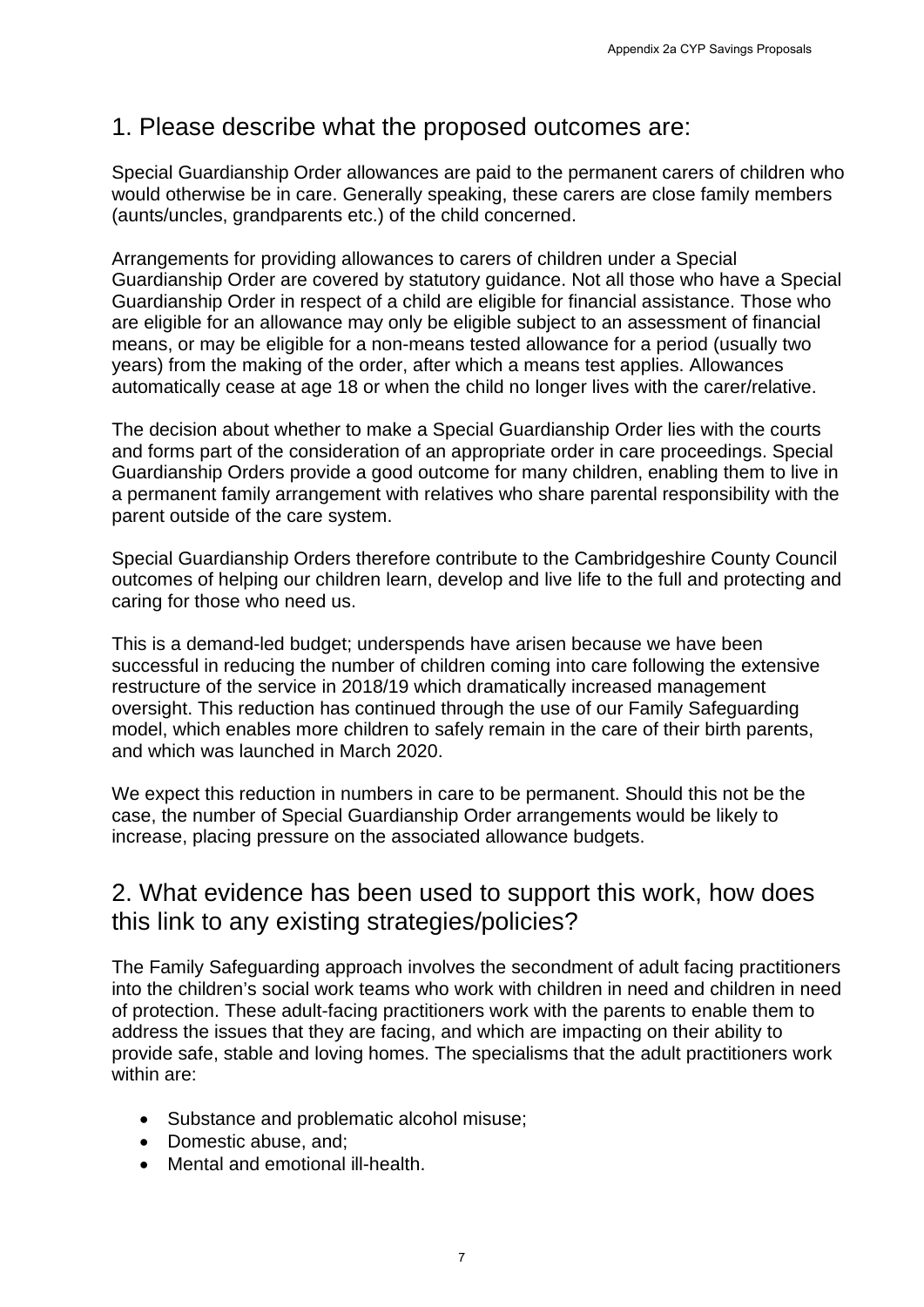These parental issues are common factors that result in a high risk of children coming into the care system if they remain unresolved.

Our statutory duties include providing services and support to families to reduce the likelihood of children needing to come into care. The evidence base for the effectiveness of the Family Safeguarding model has grown since it was initially developed in Hertfordshire in 2016/17, and then piloted in four other local authorities including Peterborough. The model is currently funded in Cambridgeshire as part of the DfE Stronger Families, Protecting Children programme, for which Cambridgeshire County Council is a trailblazer authority.

The table below evidences the reduction in the number of care proceedings between 2017/18 and the year ending 31 March 2020, the most recent data available. The table shows the rate of care applications per [1](#page-8-0)0,000 children and young people aged 0-18: <sup>1</sup>

|     |                                     | 2017  | 2018  | 2019  | 2020  |
|-----|-------------------------------------|-------|-------|-------|-------|
| 919 | Hertfordshire                       | 6.50  | 6.00  | 5.30  | 5.20  |
| 869 | <b>West Berkshire</b>               | 10.80 | 10.00 | 9.10  | 6.10  |
| 850 | Hampshire                           | 8.00  | 9.10  | 9.30  | 7.20  |
| 873 | Cambridgeshire                      | 12.00 | 11.10 | 10.30 | 8.00  |
| 865 | Wiltshire                           | 7.60  | 6.90  | 7.50  | 8.50  |
| 803 | South Gloucestershire               | 7.10  | 7.20  | 8.50  | 9.20  |
| 931 | Oxfordshire                         | 11.10 | 9.40  | 11.00 | 10.10 |
| 800 | <b>Bath and North East Somerset</b> | 7.40  | 8.20  | 11.40 | 10.20 |
| 885 | Worcestershire                      | 12.90 | 11.80 | 10.20 | 10.80 |
| 938 | <b>West Sussex</b>                  | 9.40  | 9.50  | 8.50  | 11.00 |
| 916 | Gloucestershire                     | 9.50  | 8.00  | 11.30 | 11.20 |
|     | <b>Statistical Neighbours</b>       | 9.03  | 8.61  | 9.21  | 8.95  |
| 985 | <b>East of England</b>              | ۰     |       | ۰     |       |
| 970 | <b>England</b>                      | 12.30 | 11.90 | 11.30 | 10.80 |

#### **Statistical Neighbours**

Special Guardianship Order arrangements where carers are entitled to a financial allowance almost always arise as a result of care proceedings; the reduction in care proceedings is the reason for the reduced demand on the Special Guardianship Order allowance budget.

<span id="page-8-0"></span><sup>&</sup>lt;sup>1</sup> Source for table is the Local Authority Interactive Tool [LAIT]: [https://www.gov.uk/government/publications/local](https://www.gov.uk/government/publications/local-authority-interactive-tool-lait)[authority-interactive-tool-lait](https://www.gov.uk/government/publications/local-authority-interactive-tool-lait)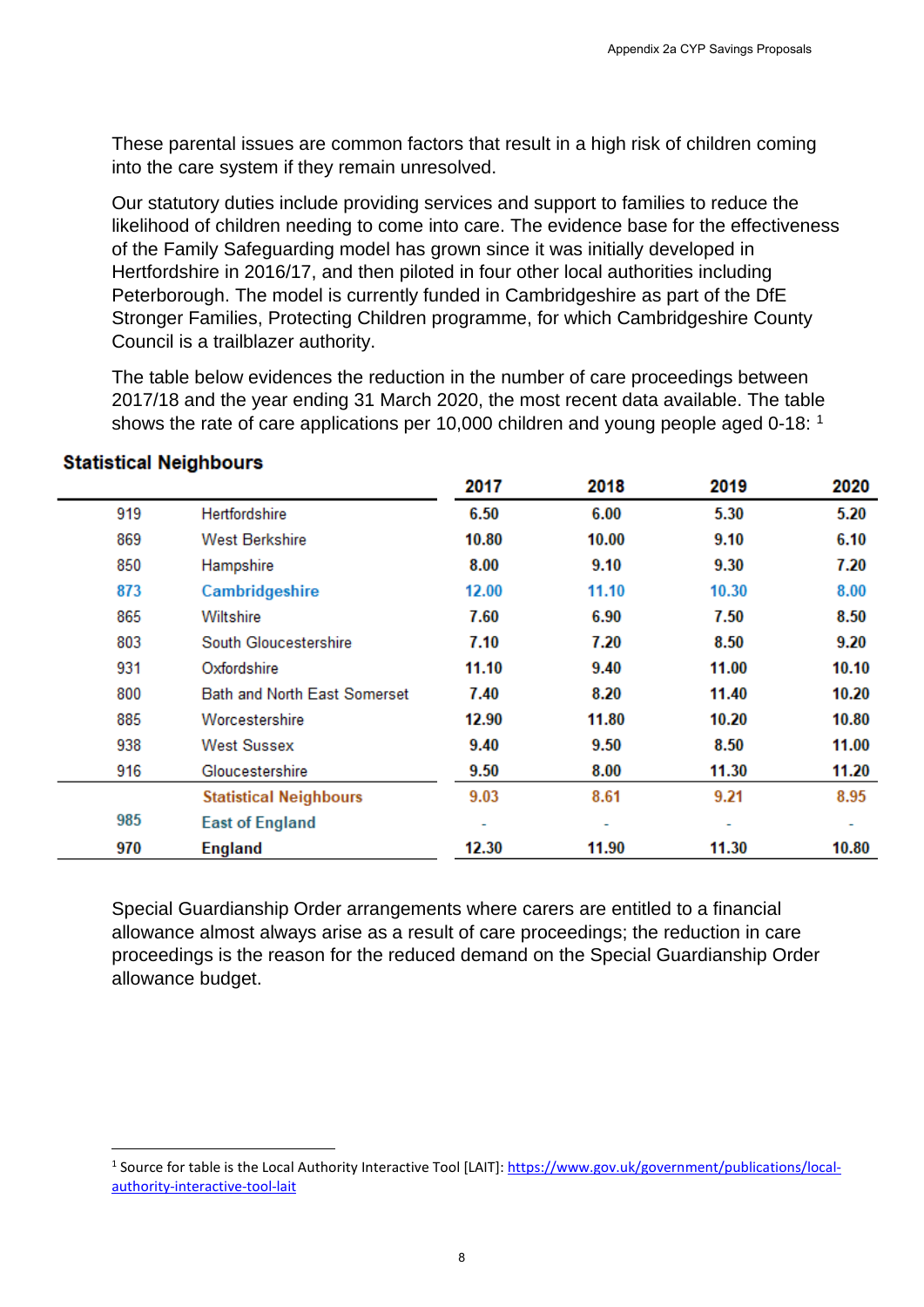3. Has an options and feasibility study been undertaken? Please explain what options have been considered.

N/A: The reduced demand has led to the underspend.

# 4. What are the next steps/ actions the Council should take to pursue it? Please include timescales.

The reduction in demand for Special Guardianship Order allowances is the result of improved support to families facing some of the most complex difficulties.

### High Level Timetable

| <b>Task</b>               | <b>Start Date</b>          | <b>End Date</b> | Overall<br><b>Responsibility</b>           |
|---------------------------|----------------------------|-----------------|--------------------------------------------|
| Apply budget<br>reduction | 1 <sup>st</sup> April 2022 | N/A             | Lou Williams/Roger<br><b>Brett/Finance</b> |

5. Could this have any effects on people with Protected Characteristics including poverty and rural isolation? If so please provide as much detail as possible.

Special Guardianship Order allowance budgets are demand-led and payments of allowances are dictated by statutory guidance. There is no discretion in relation to who does or does not qualify for a Special Guardianship Order allowance. An Equality Impact Assessment will be developed to ensure that we mitigate against any potential adverse impacts on protected groups.

6. What financial and non-financial benefits are there and how will you measure the performance of these? Are there any disbenefits? These MUST include how this will benefit the wider internal and external system.

### Financial Benefits

The reduction in care proceedings as a result of the structural changes made in children's services in 2018/19 and together with the subsequent adoption of Family Safeguarding have resulted in a reduced demand for Special Guardianship Order allowances, and a consistent underspend in the associated budget. This enables a budget reduction and saving of £250K per annum from 2022/23.

Non-Financial Benefits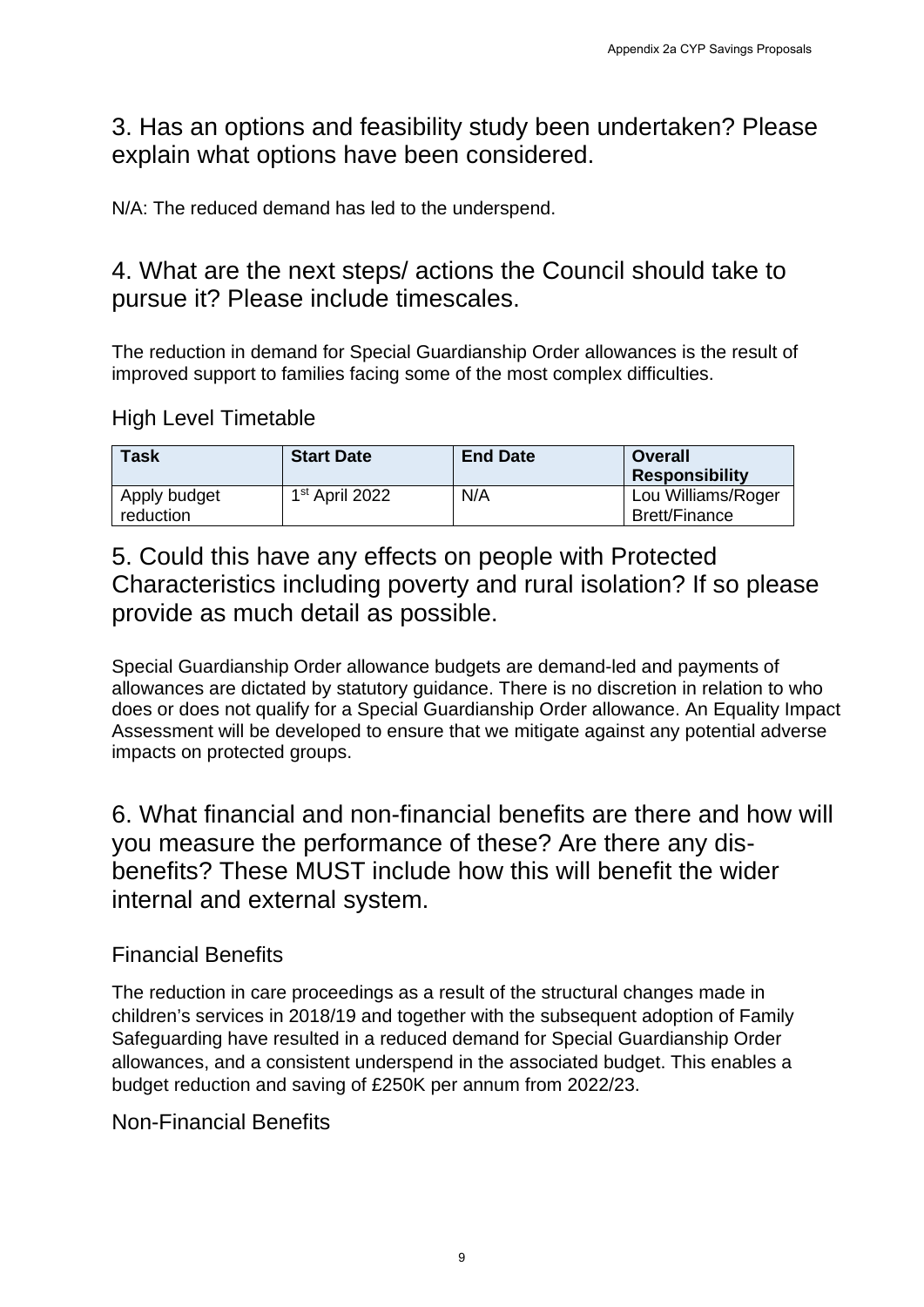Children do best when supported to safely remain within their immediate birth families. Family Safeguarding enables parents to make the sustainable changes to enable them to provide the stable and loving homes that children need.

| <b>Key Benefit</b>                                                                                       | <b>Measure</b>                                                                                                                                                                 | <b>Baseline</b>                             |                                                  | Target &<br><b>Timescale</b>            |  |
|----------------------------------------------------------------------------------------------------------|--------------------------------------------------------------------------------------------------------------------------------------------------------------------------------|---------------------------------------------|--------------------------------------------------|-----------------------------------------|--|
| Rate of children in<br>care per 10,000<br>remains at or below<br>average of<br>statistical<br>neighbours | Rate of children per<br>10,000                                                                                                                                                 | 49 per 10,000<br>[average of<br>statistical | neighbours as of<br>March 31st 2020 <sup>2</sup> | 47 per 10,000<br><b>March 2023</b>      |  |
|                                                                                                          | 7. Are there any identified risks which may impact on the potent<br>delivery of this? What is the risk if we do not act?                                                       |                                             |                                                  |                                         |  |
|                                                                                                          |                                                                                                                                                                                |                                             |                                                  |                                         |  |
|                                                                                                          |                                                                                                                                                                                |                                             |                                                  |                                         |  |
|                                                                                                          | increase, potentially as a result of the increased pressures that families have<br>experienced during the COVID-19 pandemic.                                                   |                                             |                                                  |                                         |  |
|                                                                                                          | It should, however, be noted that numbers of proceedings and children in care in                                                                                               |                                             |                                                  |                                         |  |
|                                                                                                          | Cambridgeshire were significantly above the average of our statistical neighbours in<br>previous financial years, which will mitigate the impact of COVID-19 since the reducti |                                             |                                                  |                                         |  |
|                                                                                                          | is from a higher than anticipated level, as opposed to being from a level that was alre<br>in line or below that of similar authorities.                                       |                                             |                                                  |                                         |  |
| The main risk is that care proceedings and the number of children in care begin to<br><b>Risk</b>        | <b>Mitigation</b>                                                                                                                                                              |                                             | <b>RAG</b> (should<br>the risk occur)            | <b>Overall</b><br><b>Responsibility</b> |  |
|                                                                                                          | Continued embedding<br>of Family<br>Safeguarding model                                                                                                                         |                                             | Amber                                            | Lou Williams                            |  |
|                                                                                                          |                                                                                                                                                                                |                                             |                                                  |                                         |  |
|                                                                                                          | 8. Scope: What is within scope? What is outside of scope?                                                                                                                      |                                             |                                                  |                                         |  |
|                                                                                                          | The budget for Special Guardianship Order allowances to be reduced by a level that                                                                                             |                                             |                                                  |                                         |  |
| Increase in care<br>applications                                                                         | consistent with underspends and reduced demand.                                                                                                                                |                                             |                                                  |                                         |  |

# 7. Are there any identified risks which may impact on the potential delivery of this? What is the risk if we do not act?

| <b>Risk</b>                      | <b>Mitigation</b>                                      | <b>RAG</b> (should<br>the risk occur) | <b>Overall</b><br><b>Responsibility</b> |
|----------------------------------|--------------------------------------------------------|---------------------------------------|-----------------------------------------|
| Increase in care<br>applications | Continued embedding<br>of Family<br>Safeguarding model | Amber                                 | Lou Williams                            |

# 8. Scope: What is within scope? What is outside of scope?

<span id="page-10-0"></span> $<sup>2</sup>$  The statistical neighbour group for Cambridgeshire changed during 2020/21 resulting in a revised statistical</sup> neighbour average of 51.6 as of March  $31<sup>st</sup> 2020$ . For consistency in this financial year, the original SN average continues to be used. The change in the SN rate will not affect our targets.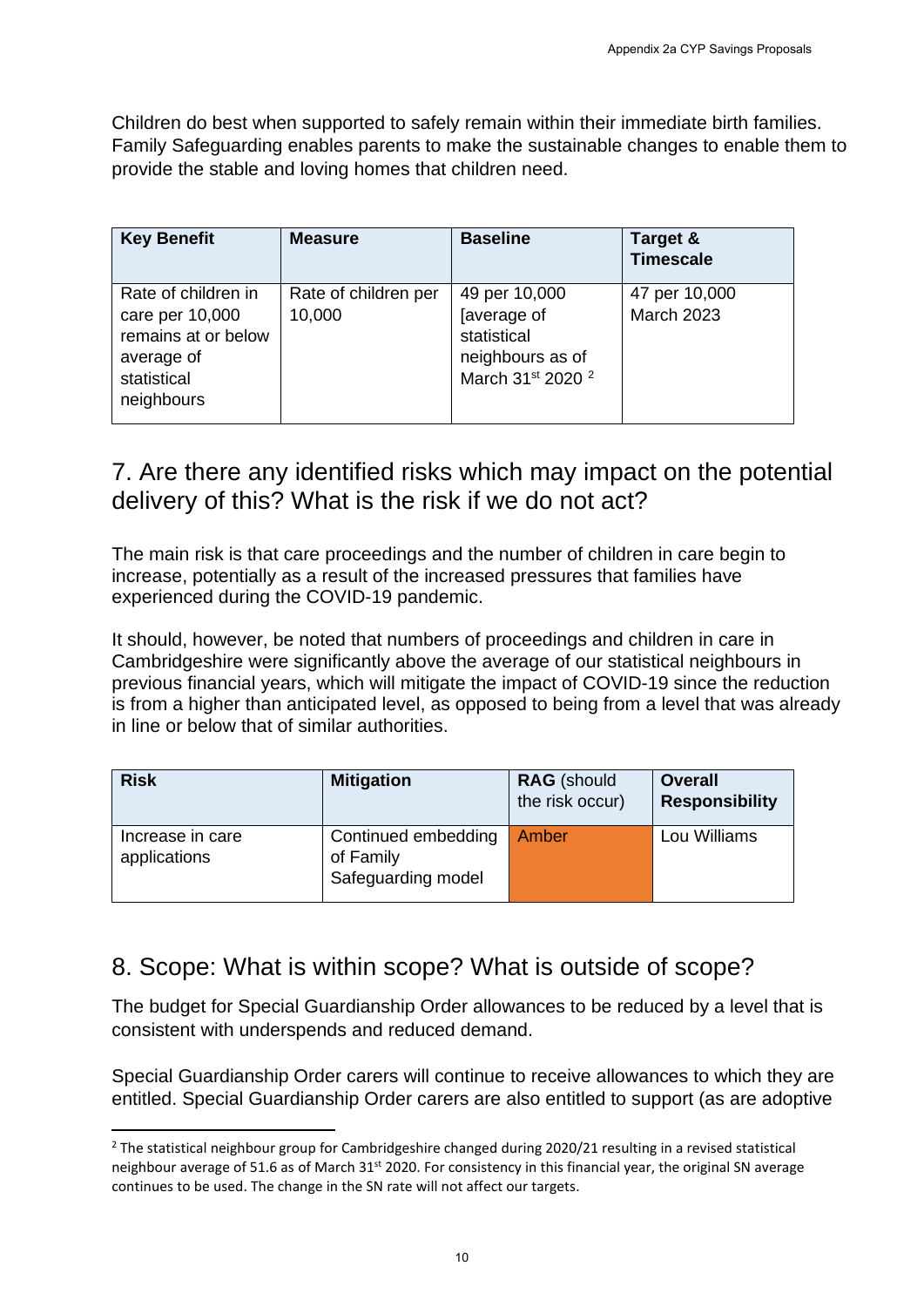carers) to help them to address any difficulties they may be experiencing in providing a permanent home to the child. This non-financial support is not affected by these changes. Appendix 2a CYP Savings Proposals<br>Litties they may be experiencing in providing<br>ancial support is not affected by these<br><sup>11</sup>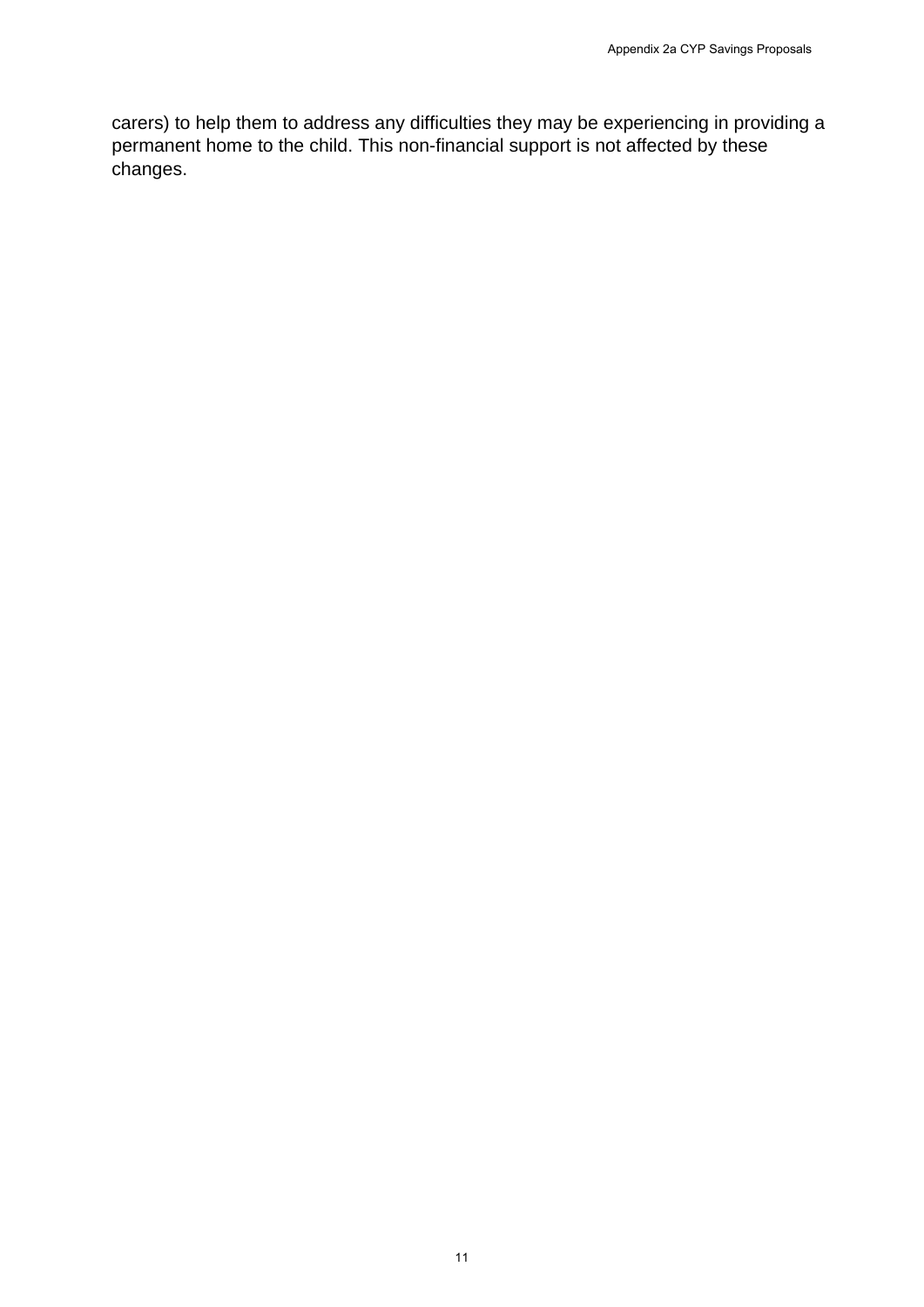# Business Planning: Business Case - Savings proposal

# Project Title:Programme of work to deliver savings in Social and Education Transport

| Committee:                                            | <b>Children and Young People Committee</b> |
|-------------------------------------------------------|--------------------------------------------|
| 2022-23 Savings amount:<br>2022-23 Investment amount: | £380k<br>£161 $k$                          |
| Date of version: 8 November 2021                      | BP Reference: A/R.6.268                    |

#### **Revenue Financial Breakdown**

|                                                                                          |                                                          |                                  |                                                              |                         |         | Appendix 2a CYP Savings Proposals     |
|------------------------------------------------------------------------------------------|----------------------------------------------------------|----------------------------------|--------------------------------------------------------------|-------------------------|---------|---------------------------------------|
| Business Planning: Business Case - Savings proposal                                      |                                                          |                                  |                                                              |                         |         |                                       |
| Project Title: Programme of work to deliver savings in Social<br>and Education Transport |                                                          |                                  |                                                              |                         |         |                                       |
|                                                                                          | Committee:<br><b>Children and Young People Committee</b> |                                  |                                                              |                         |         |                                       |
| 2022-23 Savings amount:<br>£380k<br>2022-23 Investment amount:<br>£161k                  |                                                          |                                  |                                                              |                         |         |                                       |
|                                                                                          |                                                          | Date of version: 8 November 2021 |                                                              | BP Reference: A/R.6.268 |         |                                       |
|                                                                                          |                                                          |                                  | Business Leads / Sponsors: Hazel Belchamber/Clare Buckingham |                         |         |                                       |
| <b>Revenue Financial Breakdown</b>                                                       |                                                          |                                  |                                                              |                         |         |                                       |
| Shown in recurrent, business plan format                                                 |                                                          |                                  |                                                              |                         |         |                                       |
|                                                                                          | 2022-23                                                  | 2023-24                          | 2024-25                                                      | 2025-26                 | 2026-27 | Separate funding<br>source available? |
| <b>Permanent</b><br><b>Savings</b>                                                       | $-E380$                                                  | $-570k$                          | $-345k$                                                      |                         |         |                                       |
| <b>Permanent</b><br>Pressure /<br><b>Investment</b>                                      |                                                          |                                  |                                                              |                         |         |                                       |
| <b>Temporary</b><br>Pressure /<br><b>Investment</b>                                      | 161k                                                     | 161k                             | 161k                                                         |                         |         |                                       |
|                                                                                          |                                                          |                                  |                                                              |                         |         |                                       |
|                                                                                          |                                                          |                                  |                                                              |                         |         |                                       |
|                                                                                          |                                                          |                                  |                                                              |                         |         |                                       |
|                                                                                          |                                                          |                                  |                                                              |                         |         |                                       |
|                                                                                          |                                                          |                                  |                                                              |                         |         |                                       |
|                                                                                          |                                                          |                                  |                                                              |                         |         |                                       |
|                                                                                          |                                                          |                                  | $20\,$                                                       |                         |         |                                       |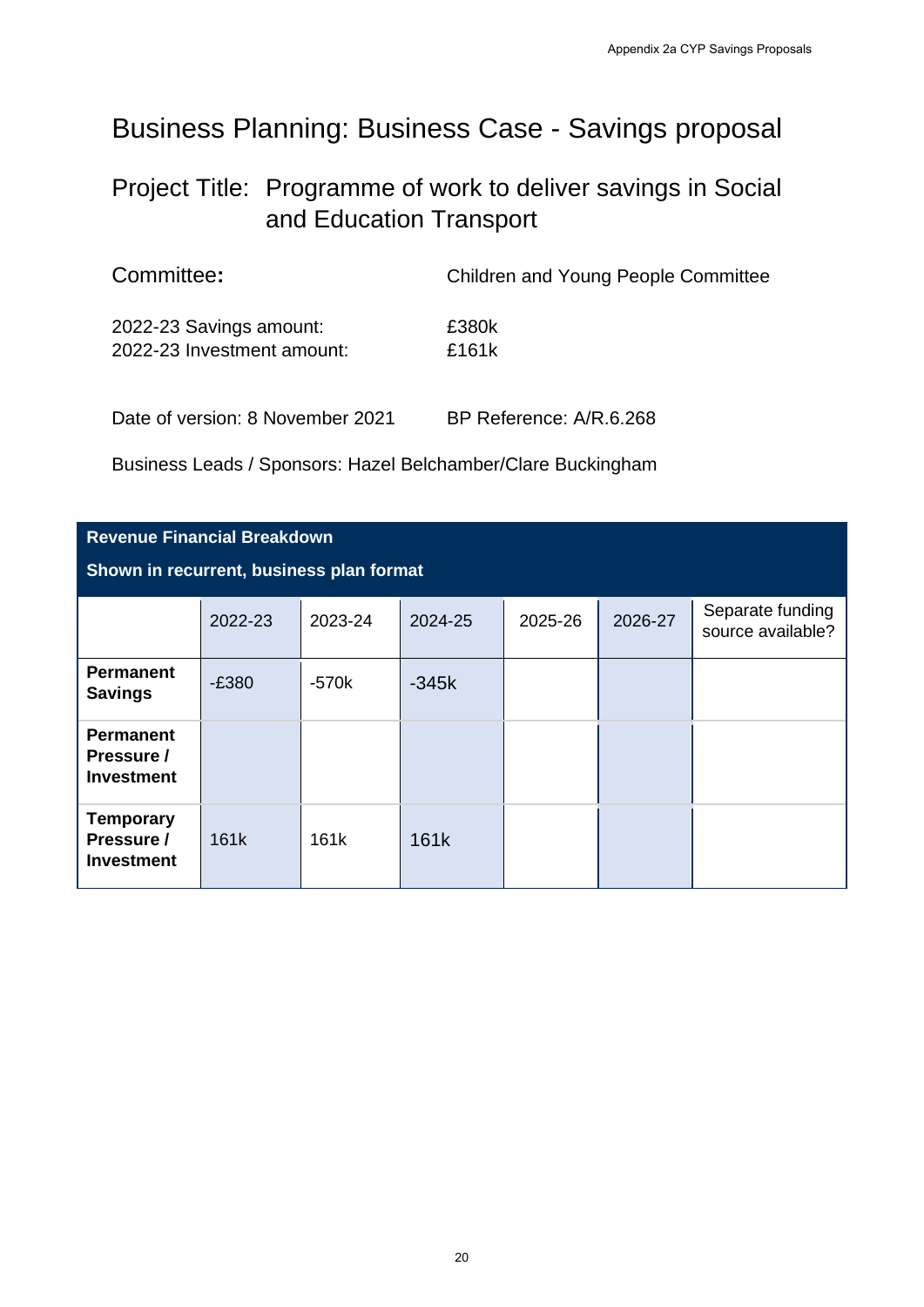# 1. Please describe what the proposed outcomes are:

This proposal supports the following County Council outcomes for Cambridgeshire:

### Helping our children learn, develop and live life to the full:

A number of the discretionary elements, within the Council's Home to School Travel Assistance Policy, help support and provide continuity for the County's most vulnerable children/young people, and those families with the lowest incomes.

Developing and supporting children and young people to enable them to share transport, including using public transport, will provide them with essential life skills.

### Cambridgeshire: A well-connected, safe, clean, green environment:

All schools must have a Travel Plan which promotes sustainable transport choices and encourages families to plan their journeys and builds/strengthens links with the local community. Plans are written with teachers, parents, students, governors and the local community. The workstreams identified in this Business Case provide the opportunity to reinforce the importance of these Travel Plans and reduce journey times for children and young people. Fewer single occupancy taxi journeys and increased use of shared transport, including public transport, will reduce the number of vehicles required to get children to and from school and the associated emissions and carbon impact of those journeys.

# Background information

The Social Education Transport Team (SETT) is experiencing significant increases in demand for transport services, especially for children with Special Educational Needs and Disabilities (SEND).

The total budget for Social and Education Transport (mainstream, SEND and Children in Care) has increased by almost 50% from £18.4m in 2018/19 to £26.96m in the current financial year. Within this total, the budget for mainstream school transport has risen by 16%, but the budget for SEND transport has risen by more than 90%, reflecting the intense pressure on this area of service. This increase reflects rising numbers of pupils with SEND, greater complexity of needs (especially Autism Spectrum Disorder (ASD) and Social Emotional & Mental Health (SEMH), more diverse placements (including to out county provision, and a greater number of bespoke/individual timetables), parental expectations as well as operational transport pressures such as fuel increases and driver shortages. Appendix 2a CYP Savings Proposals<br>
Appendix 2a CYP Savings Proposals<br>
proposed Outcomes for Cambridgeshire:<br>
and live life to the full:<br>
utihin the Council's Home to School Travel<br>
de continuity for the County's most<br>
see

Although only approximately 15% of those in receipt of school transport receive it because of their SEND, their transport accounts for 60% of overall spend. Transport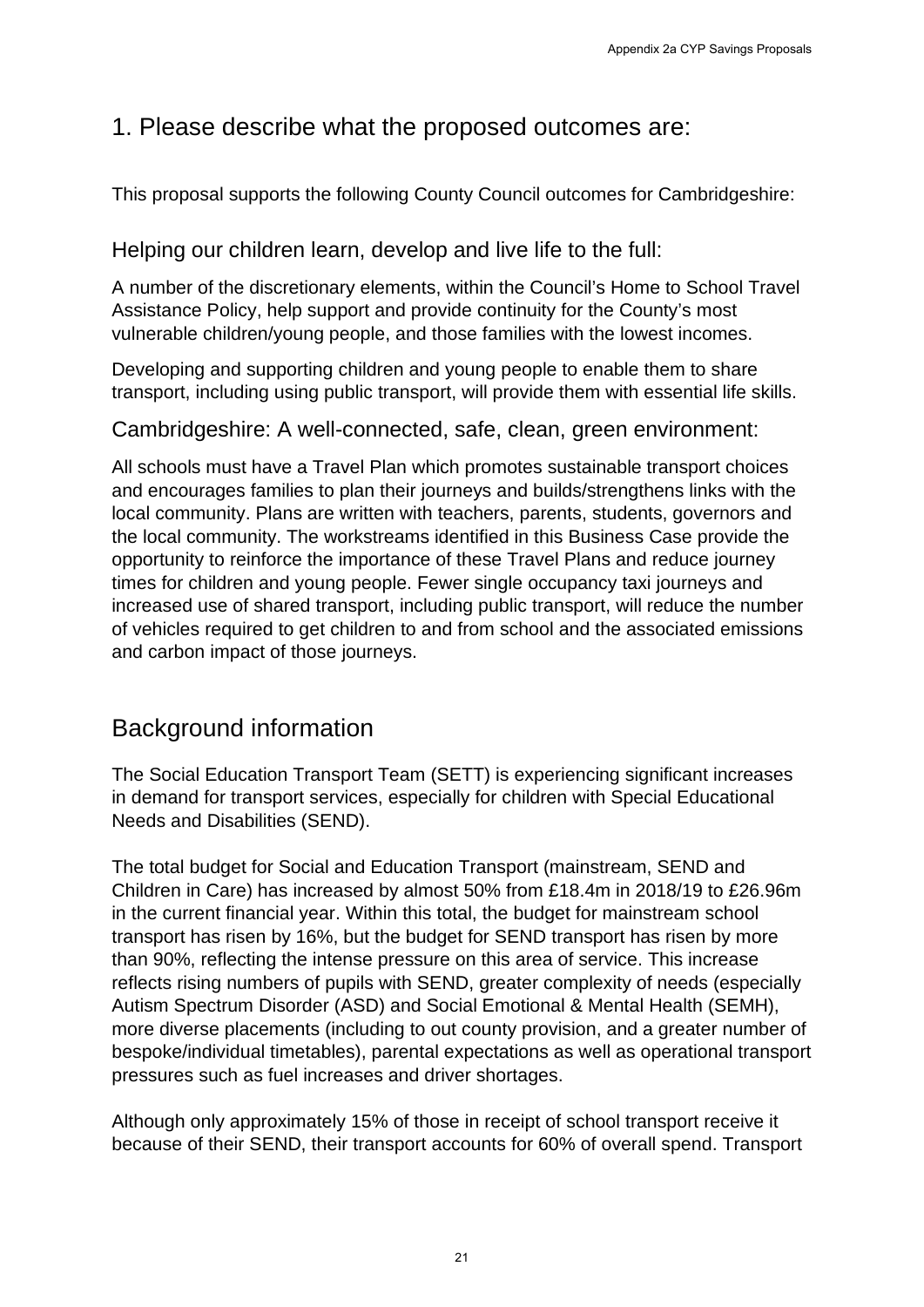for all pupils with SEND is currently in excess of £6,300 per pupil p.a., compared to an average of £1,000-£1,500 for primary or secondary school pupils.

The trends in SEND transport are projected to continue, with an estimated 47% increase in the number of pupils with Education Health Care Plans (ECHPs) by 2031 (compared to 2020), with associated greater pressures for support for pupils with ASD, SEMH, and on specialist independent placements. If transport continues to be provided to approximately 60% of pupils with ECHPs, at today's unit costs, overall expenditure on SEND transport would be expected to rise from £16m to £26m. Appendix 2a CYP Savings Proposals<br>ess of £6,300 per pupil p.a., compared to<br>or secondary school pupils.<br>Add to continue, with an estimated 47%<br>cation Health Care Plans (ECHPs by 2031<br>ter pressures for support for pupils wi

Work is ongoing to address the continued pressure on costs, improve contract performance, streamline systems and processes and improve the overall outcomes for young people whilst ensuring best value for money.

The following projects are already underway:

- Review and replacement of IT software with an integrated transport system which will significantly reduce the manual handling of data;
- Implementation of a Dynamic Purchasing System across Cambridgeshire and Peterborough, leading to improved contract management practices and providing greater flexibility to adapt to changing markets and suppliers (completed in September 2021);
- Implementation of a two-year Independent Travel Training pilot (commenced in September 2021).

In September 2021, the Children and Young People's Committee gave its approval to the following additional workstreams to deliver savings:

- a) Consultation on a review of the Council's discretionary policy of funding free transport to the After School Clubs, which are run by five of the County's Area Special Schools;
- b) A detailed review of routes currently deemed as unavailable (unsafe) for a child to walk to school, accompanied as necessary, by an adult;
- c) Adoption of criteria to inform future decisions on Parental Transport Budgets, in particular enhanced payment rates, in cases where to do so would result in a saving on the cost of Local Authority provided transport.

This business case is proposing that the following workstreams are delivered over the next three years in order to reduce both financial and operational pressures, achieve further savings and improve cost controls through a combination of operational efficiencies and improved demand management.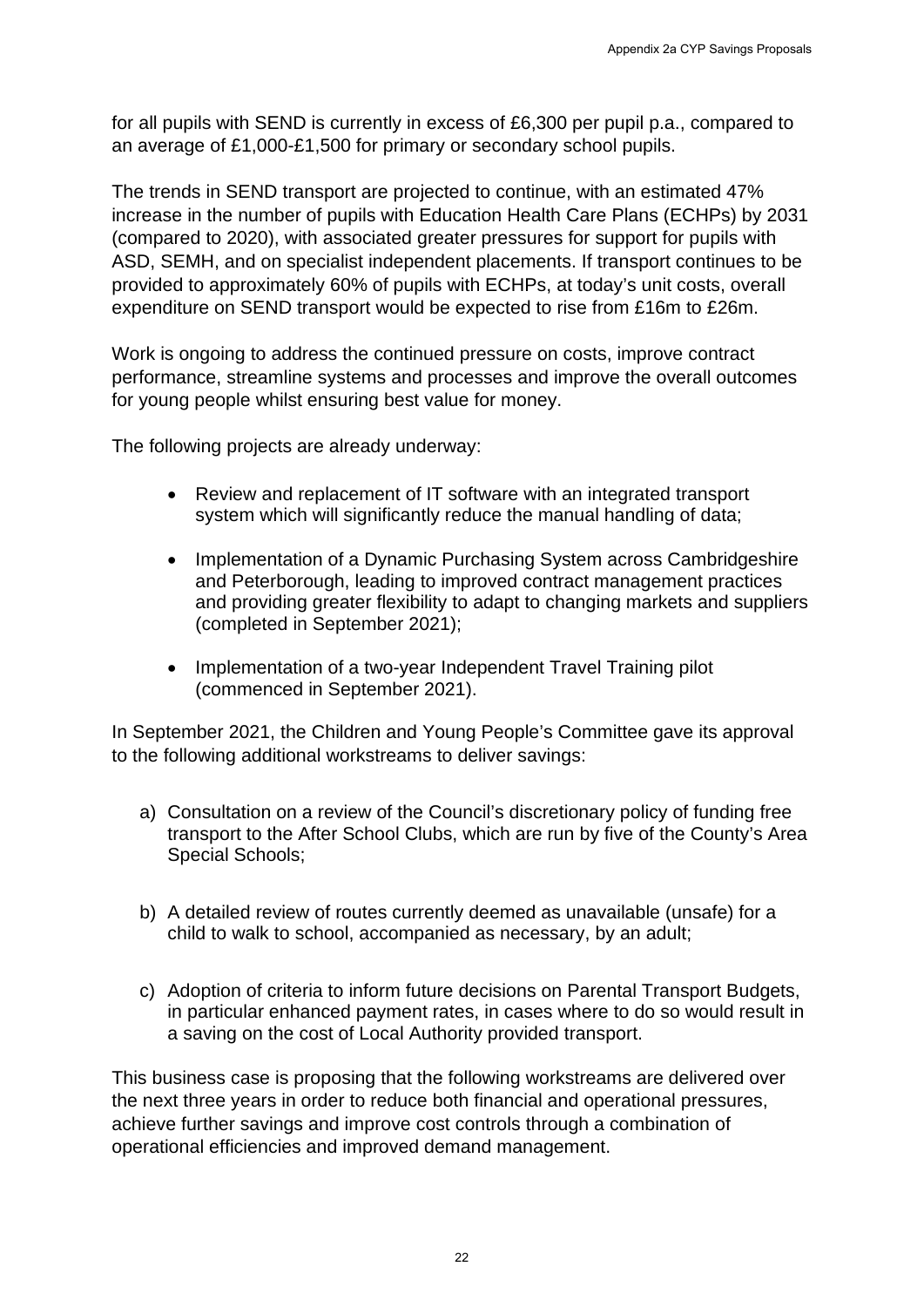### Workstream 1:

Review and re-tendering of routes serving special schools (routes to mainstream secondary and primary schools are not to be included in the scope)

Evidence (also see Workstream 2)

- Of the total expenditure for the home to school transport service, more than (60%) approximately £16m is accounted for by transport for pupils with SEND and EHCPs who are placed in specialist provision.
- Transport to the County's 11 special schools accounts for more than £8.7m expenditure for 1,400 pupils – equating to more than £6,200 per pupil p.a. (compared to the County's overall average for all pupils transported of less than £2,500).
- The remainder is spent on transporting nearly 300 pupils to specialist provision out of the County and >800 pupils to post-16 colleges or mainstream schools.
- Although home to school transport is provided to 255 schools, transport to just 16 of those schools in each case exceeds £0.5m p.a. and in three cases exceeds £1m p.a. An analysis of current contract costs has indicated that there are 15 special schools where a combination of high unit costs and a significant number of routes would indicate there is potential for route rationalisation and review. In total, these 13 schools account for almost £10m expenditure. Appendix 2a CYP Savings Proposals<br>
Appendix 2a CYP Savings Proposals<br>
Brook Schools are not to be included in the<br>
nunted for by transport for pupils with SEND<br>
multed for by transport for pupils with SEND<br>
also choose acc

#### Proposal

- Whilst on-going route optimisation is undertaken by SETT as a matter of course, due to the level of change of needs/locations of pupils and complexity of SEND transport there is benefit in periodic "clean sheet" reviews of transport to the largest special schools where there is often greatest scope to replan networks to achieve greater efficiencies. This can ensure that spare capacity and "solo routes" are minimised. It can also ensure that pupils receive the most appropriate transport for their needs.
- It is proposed that such a series of reviews be undertaken over the next three years, working to a timetable which would ensure that new contracts can be in place in time for the start of the next new academic year. It is proposed that three schools be reviewed in year 1, and five each in years 2 and 3.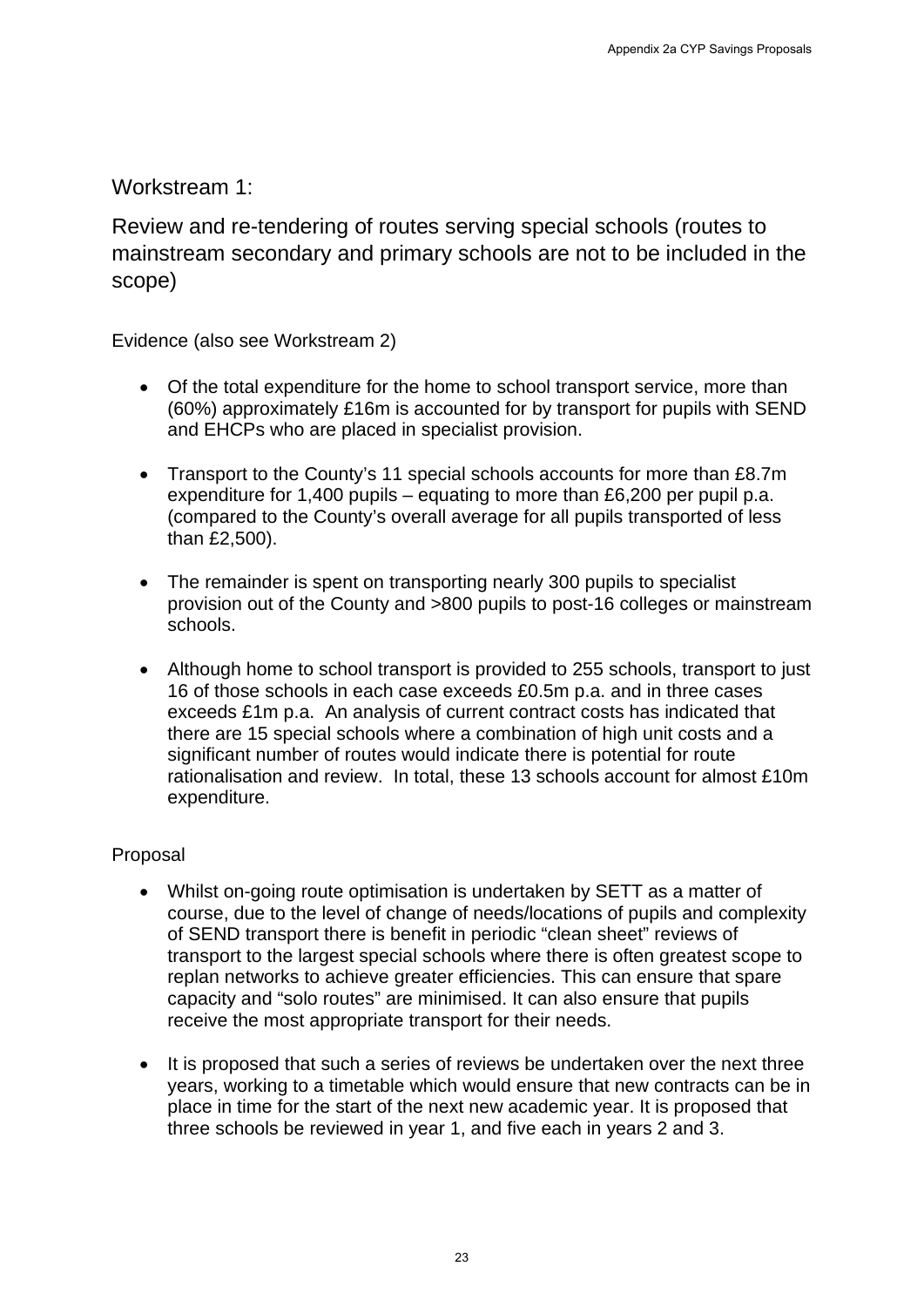- Such reviews require highly developed negotiation, persuasion and communication skills. Local knowledge of schools, pupils, and suppliers, as well as familiarity with the recently procured QRoutes software would also be highly desirable. It is expected that 2 x FTE (Full Time Employee) P1 roles would be required to allow these reviews to be undertaken.
- A further additional 1 x FTE Scale 4 Business Support Officer to provide administrative support to the Contract Officer will also be required. It would be beneficial for this role to be made permanent given that there is only one Contracts Officer supporting a £20million contract with over 1000 routes per day.

#### Savings potential

A 10% saving for the three largest special schools being reviewed would generate estimated potential annual savings of £300,000 (less staff costs), with similar reviews being undertaken in subsequent years to realise a similar scale of savings. Recurrent yearly savings from each of the school reviews are likely to diminish as routes change/new pupils are added or contracts renegotiated.

#### Risk

Medium: Review of SEND school transport inevitably involves considerable liaison with parent representatives (Pin Point), schools, SEND service colleagues and operators, requiring dedicated staff resource to undertake the initial preparatory work, route planning and retendering. Sufficient time needs to be allowed for this to ensure as smooth a transition as possible from the current to new transport arrangements.

Analysis of contract data has shown that there are more than 100 suppliers. On average each tender received 8 bids. There are, however, some risks related to the lack of potential competition in some areas, with more than 60 recent tenders receiving no bids. This will also involve some early termination of routes if all routes to schools are to be reviewed collectively. There is, therefore, an element of risk relating to the level of market competition and early proactive work with operators to generate interest, and some flexibility in approaches to procurement e.g. allowing combined/alternative bids will be necessary to help to mitigate such risks. Appendix 2a CYP Savings Proposals<br>
Appendix 2a CYP Savings Proposals<br>
ped of schools, pupils, and suppliers, as<br>
procured QRoutes software would also be<br>  $2 \times FIF$  (Full Time Employee) P1 roles<br>
aviews to be undertaken.<br>
4 B

#### Workstream 2:

Review of solo routes to in-County special schools (this workstream will be combined with Workstream 1)

#### Evidence

• Although the number of pupils with SEND has been rising (40%), the increase in costs has been far in excess of the increase in the number of pupils.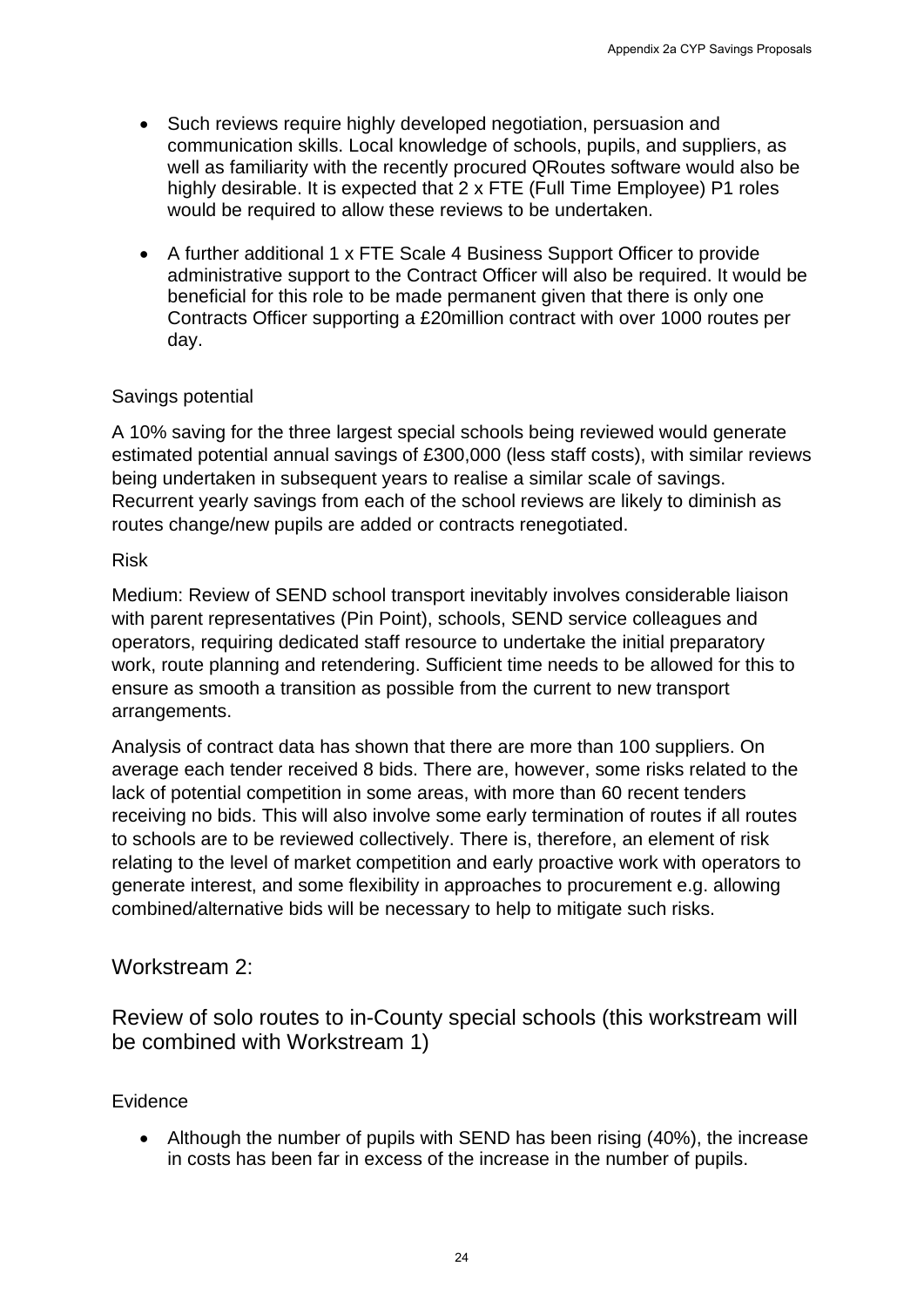- There are more than 100 routes to placements within the County carrying only one child, at a cost of more than £2m p.a. (the cost per child averaging £20,000 p.a).
- There are 15 in-County schools served by multiple routes that each have only one child carried at a cost of nearly £2m p.a, suggesting there is scope for rationalisation.

#### Proposal

• A review is undertaken this financial year with SEND service staff of each "solo route" in cases where there are multiple such routes serving one school. The 2 x FTE P1 posts identified for Workstream 1 would provide the capacity necessary for this review to be undertaken in liaison with the SEND service team.

#### Savings potential:

A conservative estimated 5% savings in solo routes to these 15 schools would realise an estimate £100,000 p.a. [Note that if the review of the large special schools' transport in Workstream 1 was being undertaken, this would be expected to incorporate the review of solo routes to those schools, which would mean the saving for this stream of work should be revised to £25-50,000.] Appendix 2a CYP Savings Proposals<br>placements within the County carrying only<br>m p.a. (the cost per child averaging<br>rved by multiple routes that each have only<br>f2m p.a. suggesting there is scope for<br>al year with SEND service

#### Risk**:**

Low: There would be no withdrawal of transport or change of placement to existing pupils. This is an operational review of provision to ensure value for money and that transport remains appropriate to the child/young person's needs.

#### Workstream 3:

Operational review and demand management to reduce out authority transport costs.

#### Evidence

In the last three years the largest increases in costs have been for pupils with SEND placed out of authority (increasing from £0.97m to £1.52m) - an increase of nearly 60% and exceeding the budget last year by nearly £300,000.

- Analysis of the current contract data indicates that transport to out-County placements is continuing to rise this year and that, as a result, costs will be expected to be close to £1.9m-2m.
- Transport is provided to 60 out-County schools/establishments for almost 100 pupils with SEND, at a cost of in excess of nearly £20,000 per pupil p.a. on average. Many of these are pupils travelling in taxis on their own.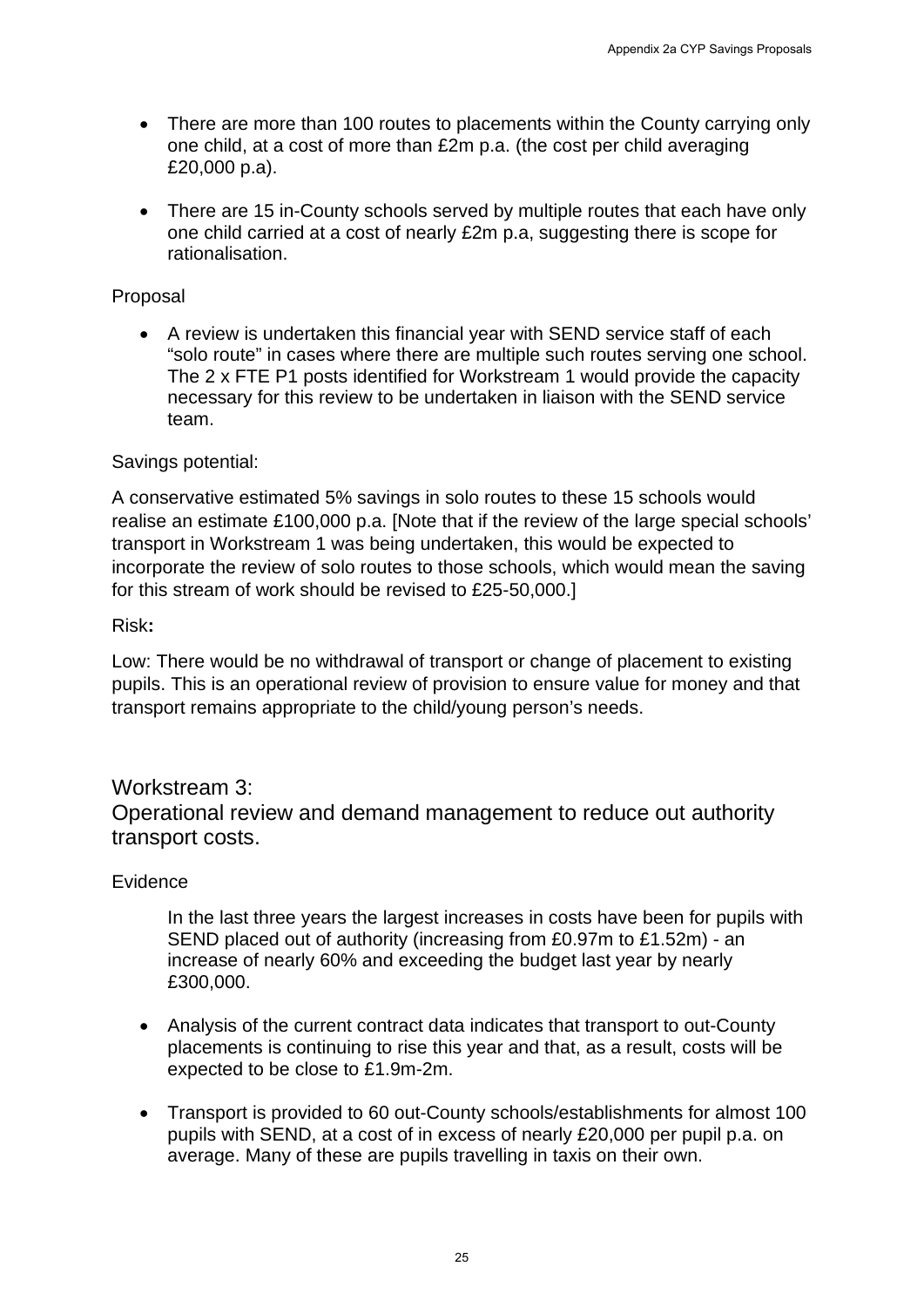• Sixteen routes to out-County placements have costs per pupil p.a. in excess of £25,000, and thirteen of the establishments account for nearly £1m of expenditure (for 40 routes).

#### Proposals

- It is proposed that a fundamental review of out-County transport for pupils with SEND be undertaken, commencing with the transport that is provided to the nearly 100 pupils travelling solo, and/or those out-County placements where unit costs are exceptionally high (e.g. in excess of £25,000 per pupil p.a.). This means reviewing transport requirements and, where necessary, consolidation of routes to remove spare capacity.
- Additional work should be undertaken to ensure the SEND service team are informed and fully aware of the potential costs of such placements over the education lifetime of the children concerned and that transport costs are considered alongside placement decisions, where a suitable school is closer and/or there is a more cost-effective transport option available and reviewed regularly.
- An additional 1FTE P1 would be required to undertake an initial review of all out-County placements/rationalisation, and then work in liaison with the SEND service team to ensure that future decisions on placement take full account of the transport implications, and that this area of transport expenditure is proactively monitored.

#### Savings potential:

A review of the exceptionally high cost out-County transport routes (£25,000 per pupil), and out-County establishments accounting for more than £50,000 annual expenditure would be expected to result in some short-term rationalisation of transport capacity, estimated at 5% of current out-County transport costs i.e. £100,000 pa.

Longer term an ongoing review of out-County placements would be expected to continue to manage demand and expenditure for these pupils. Achieving a further 10% reduction in the number of out-County placements would equate to a £120,000 p.a. [The cost of transport to an out-County placement = £9,300 compared to £6,200 to an in-County special school, saving £100-120,000 p.a. for approximately 30-35 pupils.]

Given projections are for more pupils to have ASD/SEMH needs over the coming years, and an increasing number to require independent placements, the improved management of transport demand to out-County placements will be necessary to contain significant upward pressure on the transport budget. High quality transport cost data for this group of pupils will also be critical to informing longer term business planning decisions relating to in-County school placement /capacity planning. This workstream is therefore seen as the highest priority area of work. Appendix 2a CYP Savings Proposals<br>
ments have costs per pupil p.a. in excess<br>
ments have costs per pupil p.a. in excess<br>
and plist the transport that is provided to<br>
b, and/or those out-County transport for pupils<br>
point e

Risk: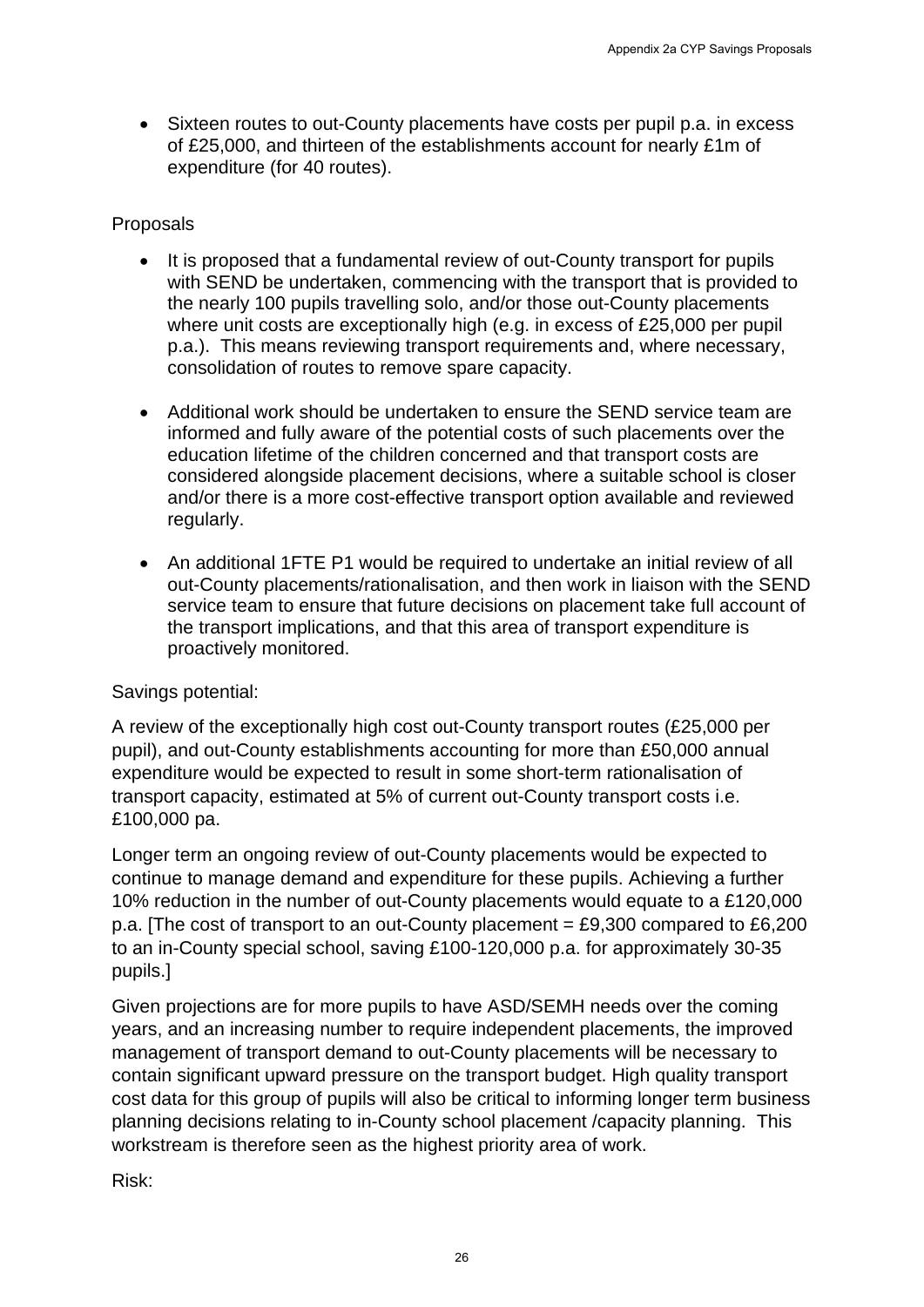Low: There would be no withdrawal of transport or change of placement to existing pupils. This is an operational review of provision to ensure value for money and that transport remains appropriate.

### Workstream 4:

### Recruitment of volunteer drivers, volunteer Passenger Assistants (PAs)

#### **Evidence**

- On-going dialogue by the SETT team with suppliers has indicated that there has been a reduction in the number of drivers available to deliver contracted work for the Council (all drivers need an Enhanced DBS check to work on Council-contracted school transport). This is reflected in the challenging market conditions where it is not uncommon for routes to be rejected on the basis that either drivers or Passenger Assistants (PAs) cannot be secured.
- There are more than 440 routes with PAs, and 11 operators supply nearly 300 of these. Currently daily contract rates do not separate the PA costs from the driver/vehicle cost.
- An exercise was recently undertaken to recruit volunteer drivers and of the 50 initial expressions of interest, 12 are now volunteer drivers. There was also an initiative to recruit volunteer drivers for transporting individuals for Covid tests, and this may have created more appetite for more permanent volunteer drivers.

#### Proposal

- Staff from the Business Improvement & Development (BID) Directorate are assigned to develop and deliver a pilot project to recruit volunteer drivers and to investigate opportunities to create a 'pool' of volunteer PAs, including looking at options for using staff within our own organisation. Depending on the results of the pilot, this will be rolled out to more routes, as a longer-term project.
- This work will also look at the terms and systems in place under which drivers and PAs are recruited and managed to ensure a more reliable service and greater certainty or flexibility for volunteers.
- SETT will need to identify the separate costs of vehicle/drivers and escorts for some routes, which could identify those routes which may benefit from the use of a volunteer PA rather than a contractor provided PA. This could also provide greater consistency of service for parents/pupils, where the PA will continue to travel on the route with the child/children even if the driver/contract changes. This may increase the attractiveness to bid for some routes as the operator would no longer be required to secure PAs for their routes. Aspendix 2a CYP Savings Proposals<br>
Aspendix 2a CYP Savings Proposals<br>
Signotion to ensure value for money and that<br>
Ilunteer Passenger Assistantis (PAs)<br>
Ilunteer Passenger Assistantis (PAs)<br>
11. This is reflected in the c

Savings potential: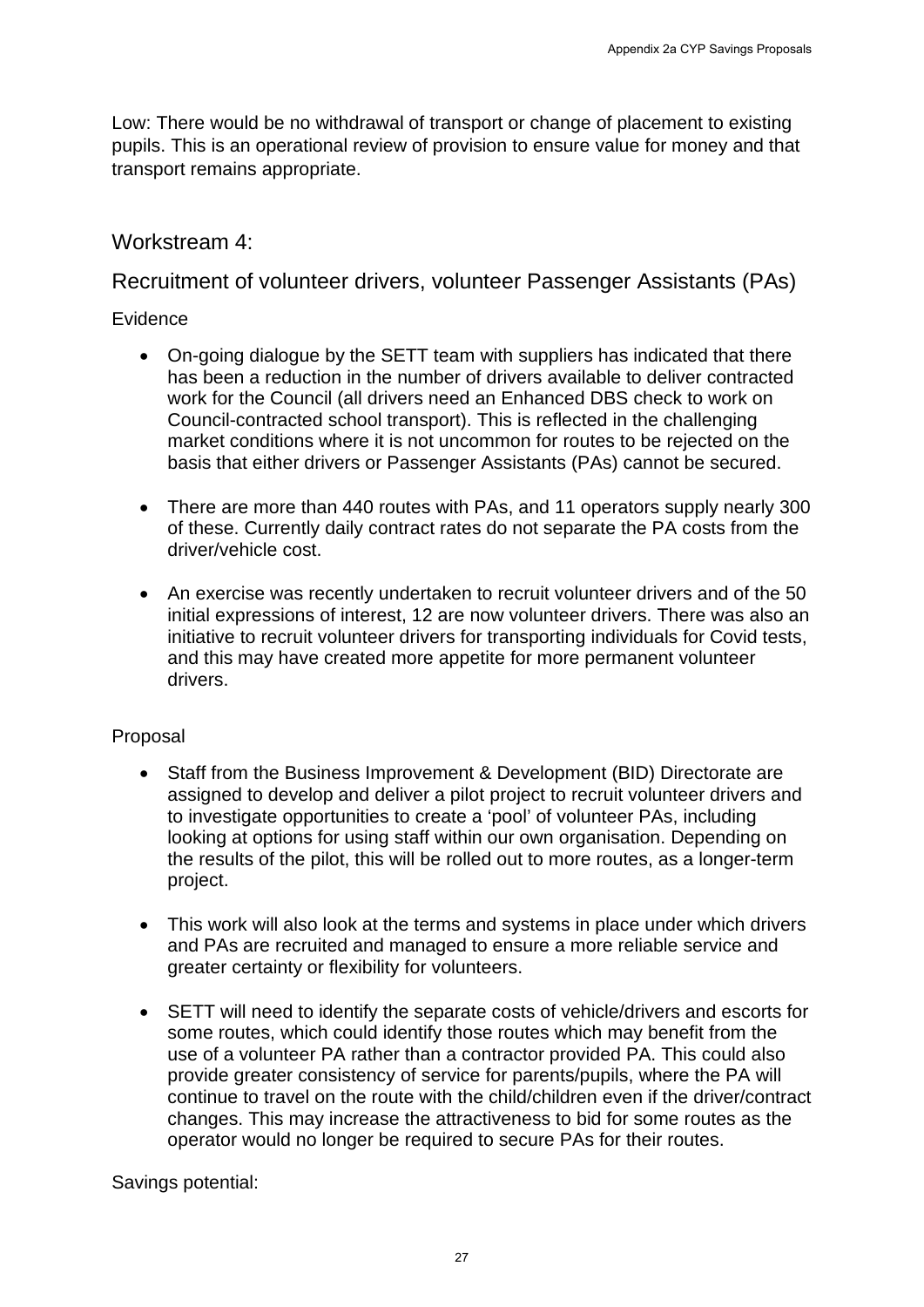Pilot project to deliver £30k of savings in Year 1. This will involve intensive work on very specific areas/routes. Depending on the results of this, further savings may be delivered in future years as the project is rolled out more widely.

Risk:

Low, however it will be critical that the safety of the children and reliability of the service are placed front and centre of any volunteer initiatives.

### Workstream 5

Fleet review: looking into fleet infrastructure (vehicles and depots) and potential for the fleet to work across multiple Council areas

- The fleet (although under the same transport manager as children's transport) currently provides services for adults' transport only. It comprises 27 vehicles, 3 of which are funded by care homes, and includes 8-15 seat minibuses and smaller 5-seater MPVs.
- A recent review has been undertaken of routes used to transport adults to day centres and further work is underway to explore greater efficiencies using the existing fleet.
- The Council has not recently explored synergies for having a fleet providing services across both Adults and Children.
- The market conditions for children's transport (particularly SEND) are extremely challenging. Entering the market with an internal fleet of vehicles, drivers and PAs could provide greater certainty over the Council's continued ability to meet its statutory duties to get children entitled to transport to and from school/college. Appendix 2a CYP Savings Proposals<br>
Appendix 2a CYP Savings Proposals<br>
The results of this, further savings may be<br>
colled out more widely.<br>
Ety of the children and reliability of the<br>
volunteer initiatives.<br>
Eturcture (veh
- The analysis of school transport contracts has illustrated that there have been a number of contracts tendered recently that have attracted little or no interest from the market. Use of the in-house fleet in such circumstances may be beneficial to maintain quality of service and contain costs.

#### Proposal

- To undertake a thorough and holistic analysis of the fleet across the organisation, splitting into three workstreams
	- o Integrated transport unit (where education, children and adults transport are combined operationally)
	- o Integrated fleet maintenance (assessment of all depots and buildings where fleets are maintained across service areas)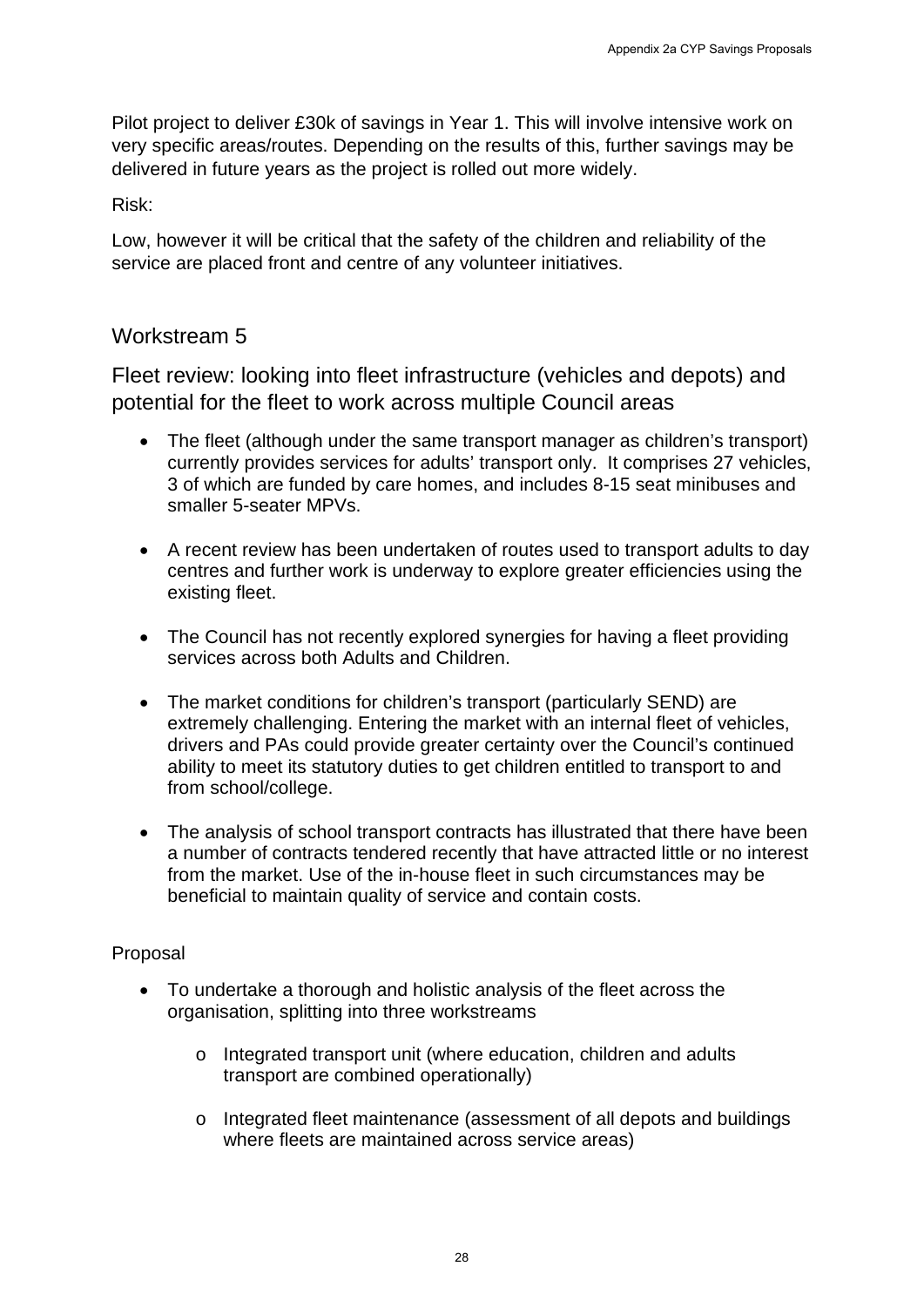- o Rationalising the service (undertaking analysis of fleet capacity and opportunities to maximise efficiency)
- This work is substantial and would require third party consultants, as well as backfilling service roles to allow for adequate time to be allocated to the project.

#### Savings potential:

# 2. What evidence has been used to support this work, how does this link to any existing strategies/policies?

## 3. Has an options and feasibility study been undertaken? Please explain what options have been considered.

|                                                                         | Appendix 2a CYP Savings Proposals                                                                                                                                                                                                                              |
|-------------------------------------------------------------------------|----------------------------------------------------------------------------------------------------------------------------------------------------------------------------------------------------------------------------------------------------------------|
| $\circ$<br>opportunities to maximise efficiency)                        | Rationalising the service (undertaking analysis of fleet capacity and                                                                                                                                                                                          |
| $\bullet$<br>project.                                                   | This work is substantial and would require third party consultants, as well as<br>backfilling service roles to allow for adequate time to be allocated to the                                                                                                  |
| Savings potential:                                                      |                                                                                                                                                                                                                                                                |
| implications for the current market.                                    | It is likely that there could be significant savings in the longer term, however, more<br>work is needed to explore this further to understand the scope for savings, and the                                                                                  |
| Risks:                                                                  |                                                                                                                                                                                                                                                                |
| Council standards as well as staff pay and conditions.                  | High. Investing in vehicles, drivers and PAs will be costly and the business case is<br>likely to be based on the ability to secure business outside of school/core hours,<br>which could involve competing with the market, which can be challenging with     |
| does this link to any existing strategies/policies?                     | 2. What evidence has been used to support this work, how                                                                                                                                                                                                       |
| saving.                                                                 | In October 2021, an independent specialist consultant was appointed to undertake a<br>high-level analysis of the costs of education transport by supplier, route, school and<br>the basis on which transport had been awarded to highlight potential areas for |
| opportunities to be realised.                                           | The purpose of this work was to generate evidence to identify trends, provide<br>understanding of the pressures, and areas for potential improvement (savings and<br>cost reduction) and workstream areas that could be pursued in order for these             |
| to support this business case.                                          | The outcome of this work has been integrated into the evidence that has been used                                                                                                                                                                              |
| Please explain what options have been considered.                       | 3. Has an options and feasibility study been undertaken?                                                                                                                                                                                                       |
| were evaluated but rejected are listed in the table below:              | As outlined in the Section 2, there is a significant amount of evidence that has been<br>applied to inform the work areas that are outlined in this proposal. Other options that                                                                               |
| <b>Potential Workstream</b>                                             | <b>Decision</b>                                                                                                                                                                                                                                                |
| Review of mainstream school<br>catchment areas across<br>Cambridgeshire | This is complex and politically sensitive and will<br>not tackle the high costs areas identified in this                                                                                                                                                       |
|                                                                         |                                                                                                                                                                                                                                                                |
|                                                                         | 29                                                                                                                                                                                                                                                             |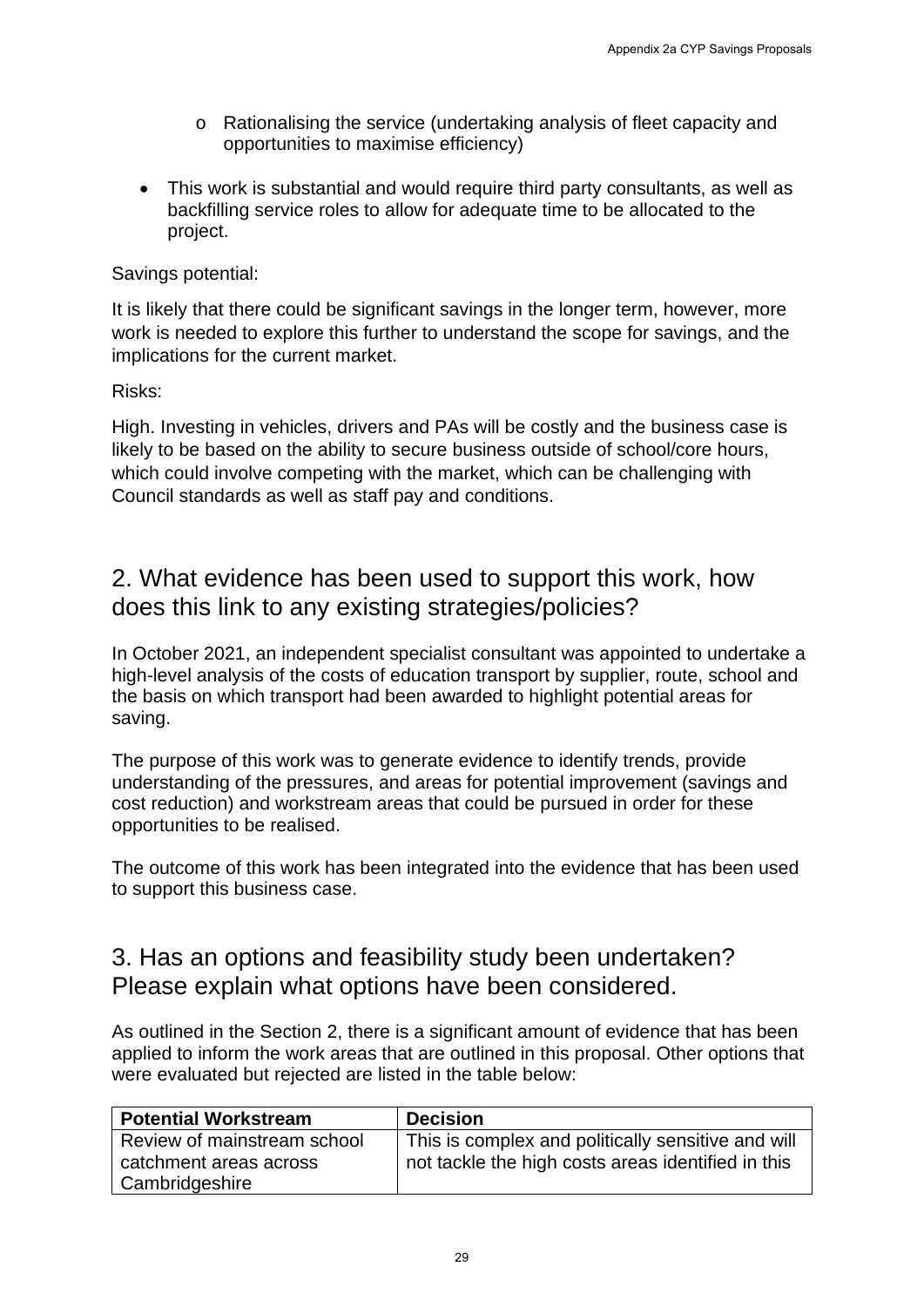|                                                                                                                                                                                      | Appendix 2a CYP Savings Proposals                                                                                                                                                                                                                                                                                                                                                                                                                                |
|--------------------------------------------------------------------------------------------------------------------------------------------------------------------------------------|------------------------------------------------------------------------------------------------------------------------------------------------------------------------------------------------------------------------------------------------------------------------------------------------------------------------------------------------------------------------------------------------------------------------------------------------------------------|
|                                                                                                                                                                                      |                                                                                                                                                                                                                                                                                                                                                                                                                                                                  |
|                                                                                                                                                                                      | proposal, which are primarily the transport to<br>special schools and out county placements.                                                                                                                                                                                                                                                                                                                                                                     |
| Re-tendering of routes for<br>secondary, primary schools                                                                                                                             | Although more than two thirds of all pupils in<br>receipt of home to school transport are<br>attending secondary schools with 10% at<br>primary school, the number of primary and<br>secondary school pupils in receipt of transport<br>has been falling in recent years.                                                                                                                                                                                        |
|                                                                                                                                                                                      | Currently unit costs for mainstream pupils are<br>well managed, and due to the large networks<br>into the secondary schools' contract rates are<br>competitive and vehicles used to capacity.                                                                                                                                                                                                                                                                    |
|                                                                                                                                                                                      | It is unlikely that significant savings could be<br>realised from retendering these networks and<br>there is limited scope for rationalisation of<br>routes.                                                                                                                                                                                                                                                                                                     |
| Re-negotiation of a proportion of<br>commercial routes to deliver<br>cost reduction<br>A consultant undertook a light<br>touch high level review of                                  | This work does have some potential risks as it<br>involves terminating high-cost contracts and<br>reprocuring these, which could result in costs<br>increasing at a time when the Council is seeing<br>unprecedented numbers of contracts being<br>handed back.                                                                                                                                                                                                  |
| existing contract costs and<br>extrapolated the minimum and<br>average savings experienced in<br>other areas to reach a potential<br>savings range of £400k to<br>£1.2m.             | Information from a recent report does suggest<br>the number of suppliers currently in place is<br>relatively strong (although there are clearly<br>some areas of the County where significant<br>issues exist, and contracts are handed back).                                                                                                                                                                                                                   |
| A consultant would need to be<br>employed to undertake further<br>work at a cost of approximately<br>£150k (no risk/reward) or £90-<br>£105k with a 20-25% risk<br>reward mechanism. | The analysis undertaken for this paper has<br>highlighted that the cost pressures are focussed<br>on SEND and out-County placements, and,<br>therefore, a more targeted approach to route<br>rationalisation and retendering is proposed.                                                                                                                                                                                                                        |
| Review of admissions to<br>mainstream and managing<br>school placements, specifically<br>for SEND schools                                                                            | It is not legal to hold school places open in the<br>expectation a child might require one following<br>a house move, for example. There is also a<br>legal limit on Infant Class Sizes (maximum of 30<br>children to a qualified teacher). It is difficult to<br>predict number of families who might move into<br>the county in-year and where they will choose<br>to live. As such the ability for the Team to<br>actually influence this is incredibly hard. |
|                                                                                                                                                                                      | 30                                                                                                                                                                                                                                                                                                                                                                                                                                                               |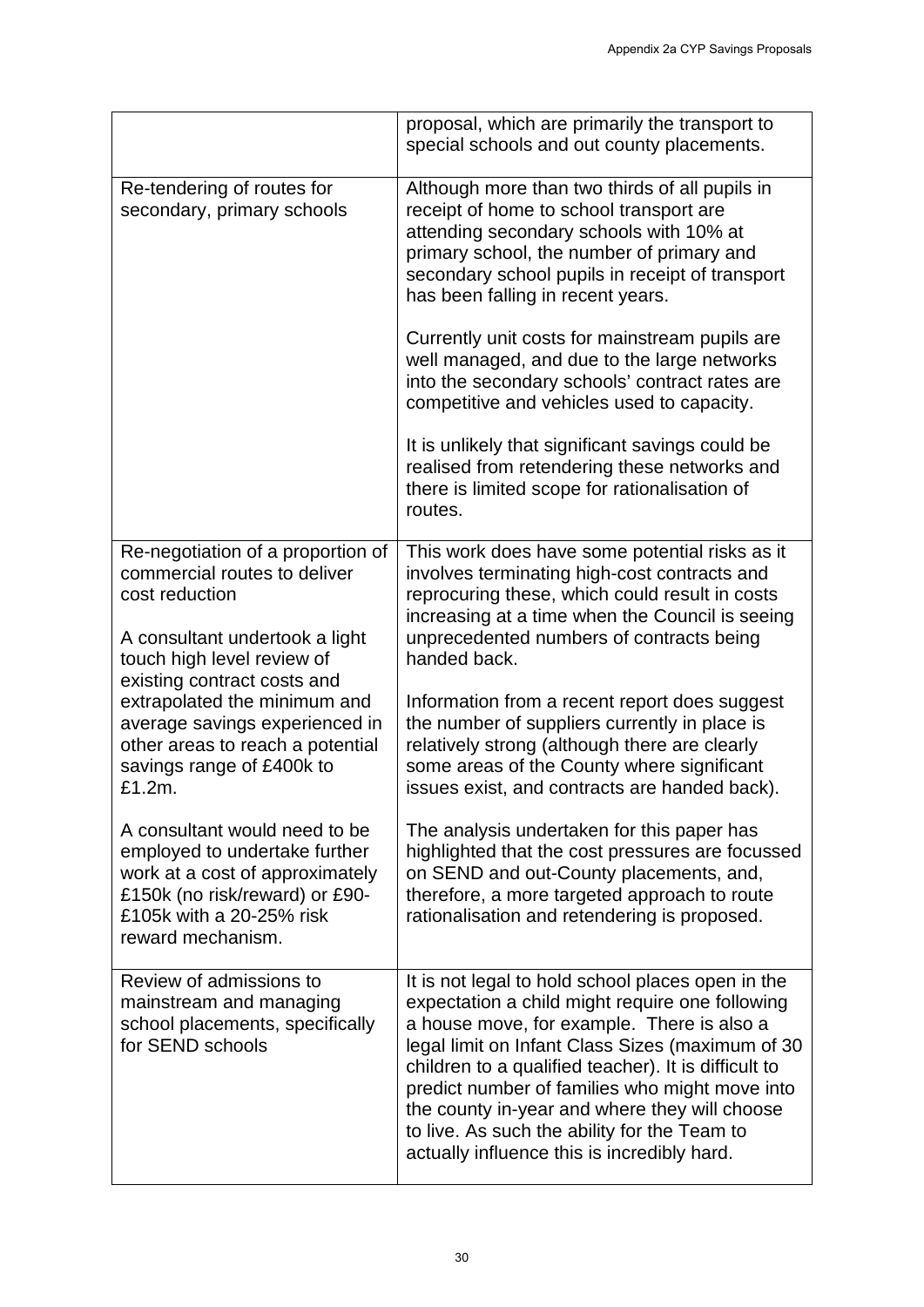|                                                                                                            | Appendix 2a CYP Savings Proposals                                                                                                                                                                                                                                                                                                                                                                                             |
|------------------------------------------------------------------------------------------------------------|-------------------------------------------------------------------------------------------------------------------------------------------------------------------------------------------------------------------------------------------------------------------------------------------------------------------------------------------------------------------------------------------------------------------------------|
|                                                                                                            | The Admissions Team will take a more<br>proactive approach with regard to contacting<br>parents in cases where children have been<br>offered a place at a school which isn't their<br>catchment or nearest school because it was full<br>when a place at their catchment or nearest<br>school becomes available.<br>There is a separate project underway to<br>increase the number of special school places in<br>the County. |
| Changing the policy with regard<br>to the entitlement to free<br>transport for children aged 8-11<br>years | Cambridgeshire is one of the few Shire<br>authorities that continues to use its discretion<br>and provide home to school transport to pupils<br>aged 8-11 years who live more than 3 miles<br>from their nearest school. (The statutory<br>entitlement distance is 3 miles for this age<br>group).                                                                                                                            |
|                                                                                                            | There are relatively few pupils who would no<br>longer be entitled to free transport as it would<br>still be necessary to provide free transport on<br>many of the routes on the grounds of road<br>safety. Other pupils would continue to qualify<br>on grounds of low income.                                                                                                                                               |
|                                                                                                            | It is unlikely that the small number of pupils no<br>longer travelling on a route due to such a<br>change would result in any savings in vehicle<br>capacity i.e., if two or three children cease to be<br>entitled on a route served by a 53-seater, the<br>vehicle would still be required to continue to<br>serve other entitled pupils achieving no overall<br>saving on that route.                                      |
|                                                                                                            | The last time this was considered, the level of<br>saving to result from such a change was in the<br>order of £10,000.                                                                                                                                                                                                                                                                                                        |
|                                                                                                            | Given the potential administrative time involved<br>in this change, the high-profile<br>challenge/appeals envisaged, and the very<br>limited potential to achieve any savings this is<br>not being pursued.                                                                                                                                                                                                                   |
|                                                                                                            |                                                                                                                                                                                                                                                                                                                                                                                                                               |
|                                                                                                            | 31                                                                                                                                                                                                                                                                                                                                                                                                                            |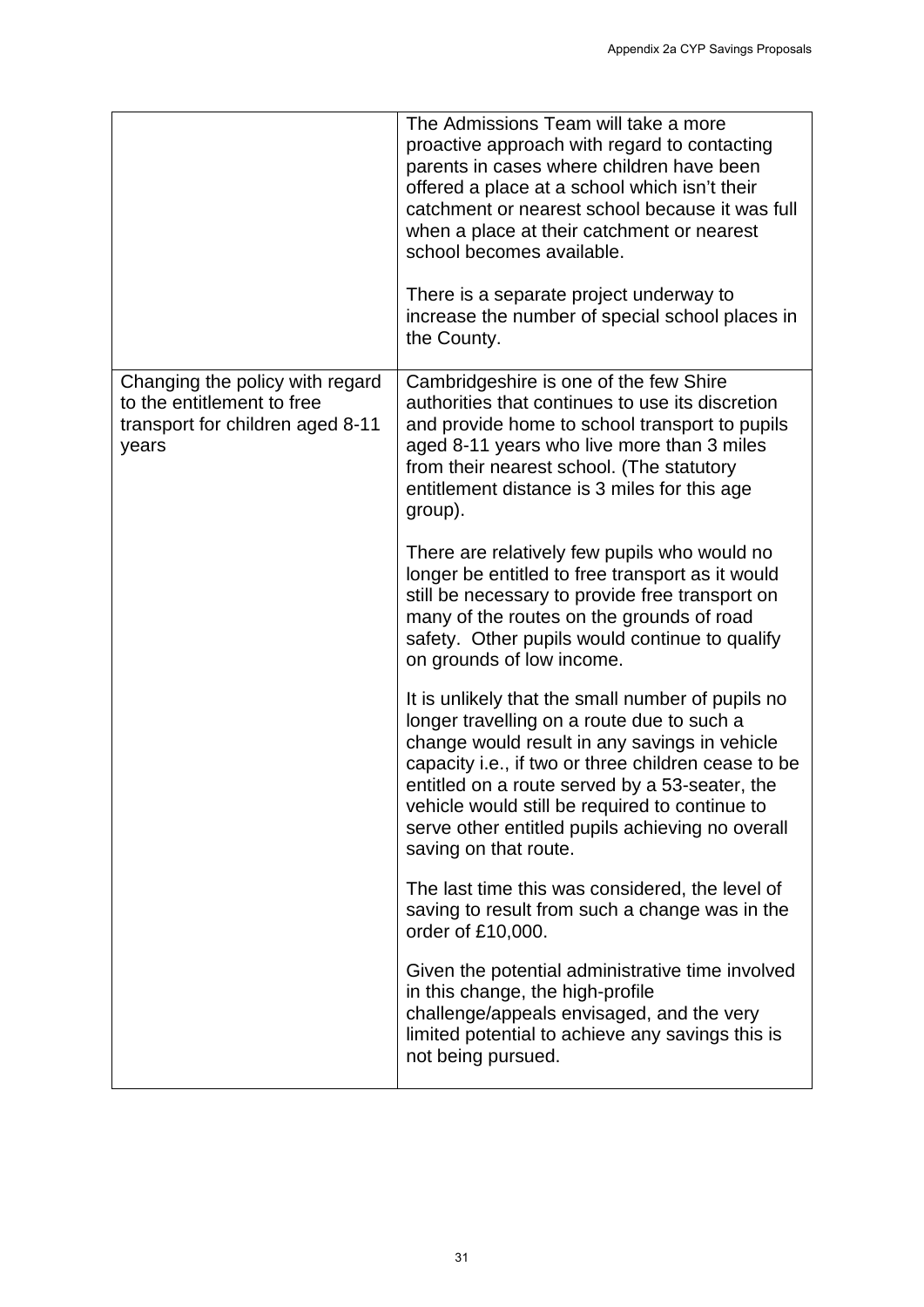# 4. What are the next steps/ actions the Council should take to pursue it? Please include timescales.

|                                                                               |                   |                                                                                                                                                                                                                                                                                                                                          | Appendix 2a CYP Savings Proposals                                                                                                                                             |
|-------------------------------------------------------------------------------|-------------------|------------------------------------------------------------------------------------------------------------------------------------------------------------------------------------------------------------------------------------------------------------------------------------------------------------------------------------------|-------------------------------------------------------------------------------------------------------------------------------------------------------------------------------|
|                                                                               |                   |                                                                                                                                                                                                                                                                                                                                          |                                                                                                                                                                               |
| pursue it? Please include timescales.                                         |                   |                                                                                                                                                                                                                                                                                                                                          | 4. What are the next steps/ actions the Council should take to                                                                                                                |
|                                                                               |                   | there are no quick wins to be achieved. The workstreams identified within this<br>proposal are complex and need dedicated time and resource if they are to be<br>undertaken thoroughly and robustly. Although there is scope for some operational<br>savings, to realise these will require additional staff resource in the short-term. | As with virtually all Services across the Council, the SET Team and budget holders<br>have regularly and consistently explored opportunities to deliver savings. As such,     |
| costs in these areas.                                                         |                   | Longer-term, if cost pressures are to be managed, a more robust and on-going<br>placements and solo transport provision to contain the rapid upward pressure on                                                                                                                                                                          | approach to demand management must be in place, challenging out-County SEND                                                                                                   |
|                                                                               |                   | The proposals in this business case have been put together using strong, reliable<br>we have the right capabilities and capacity, to optimise the outcomes.                                                                                                                                                                              | data, however, the means by which to deliver this work are still uncertain. The next<br>step will be to understand the approach to delivering the workstreams, ensuring that  |
| design, project management and procedural changes. Whilst some of this can be |                   | delivered internally, external /additional capacity is essential in order to realise the<br>improvements and savings/cost reduction identified. Key skill requirements are<br>persuasion, negotiation and communication (both written and oral).                                                                                         | All of these workstreams will require additional resource and a subsequent business<br>case will need to be produced detailing resources for planning, delivery, backfilling, |
| year.                                                                         |                   | The subsequent business case will detail the timescales for delivery, taking into<br>account considerations in respect of procurement, contract retendering and                                                                                                                                                                          | recruitment, as well as aligning workstreams to the academic as well as the financial                                                                                         |
| <b>High Level Timetable</b>                                                   |                   |                                                                                                                                                                                                                                                                                                                                          |                                                                                                                                                                               |
| <b>Task</b>                                                                   | <b>Start Date</b> | <b>End Date</b>                                                                                                                                                                                                                                                                                                                          | <b>Overall</b><br><b>Responsibility</b>                                                                                                                                       |
| Workstream 1                                                                  | January 2022      | ongoing                                                                                                                                                                                                                                                                                                                                  | <b>Transport Project</b><br><b>Board</b>                                                                                                                                      |
| Workstream 2                                                                  | January 2022      | September 2023                                                                                                                                                                                                                                                                                                                           | <b>Transport Project</b><br><b>Board</b>                                                                                                                                      |
| Workstream 3                                                                  | January 2022      | ongoing                                                                                                                                                                                                                                                                                                                                  | <b>Transport Project</b><br><b>Board</b>                                                                                                                                      |
| Workstream 4                                                                  | September 2022    | April 2024                                                                                                                                                                                                                                                                                                                               | <b>Transport Project</b><br><b>Board</b>                                                                                                                                      |
| Workstream 5                                                                  | September 2022    | April 2024                                                                                                                                                                                                                                                                                                                               | <b>Transport Project</b><br><b>Board</b>                                                                                                                                      |
|                                                                               |                   |                                                                                                                                                                                                                                                                                                                                          |                                                                                                                                                                               |
|                                                                               |                   | 32                                                                                                                                                                                                                                                                                                                                       |                                                                                                                                                                               |

### High Level Timetable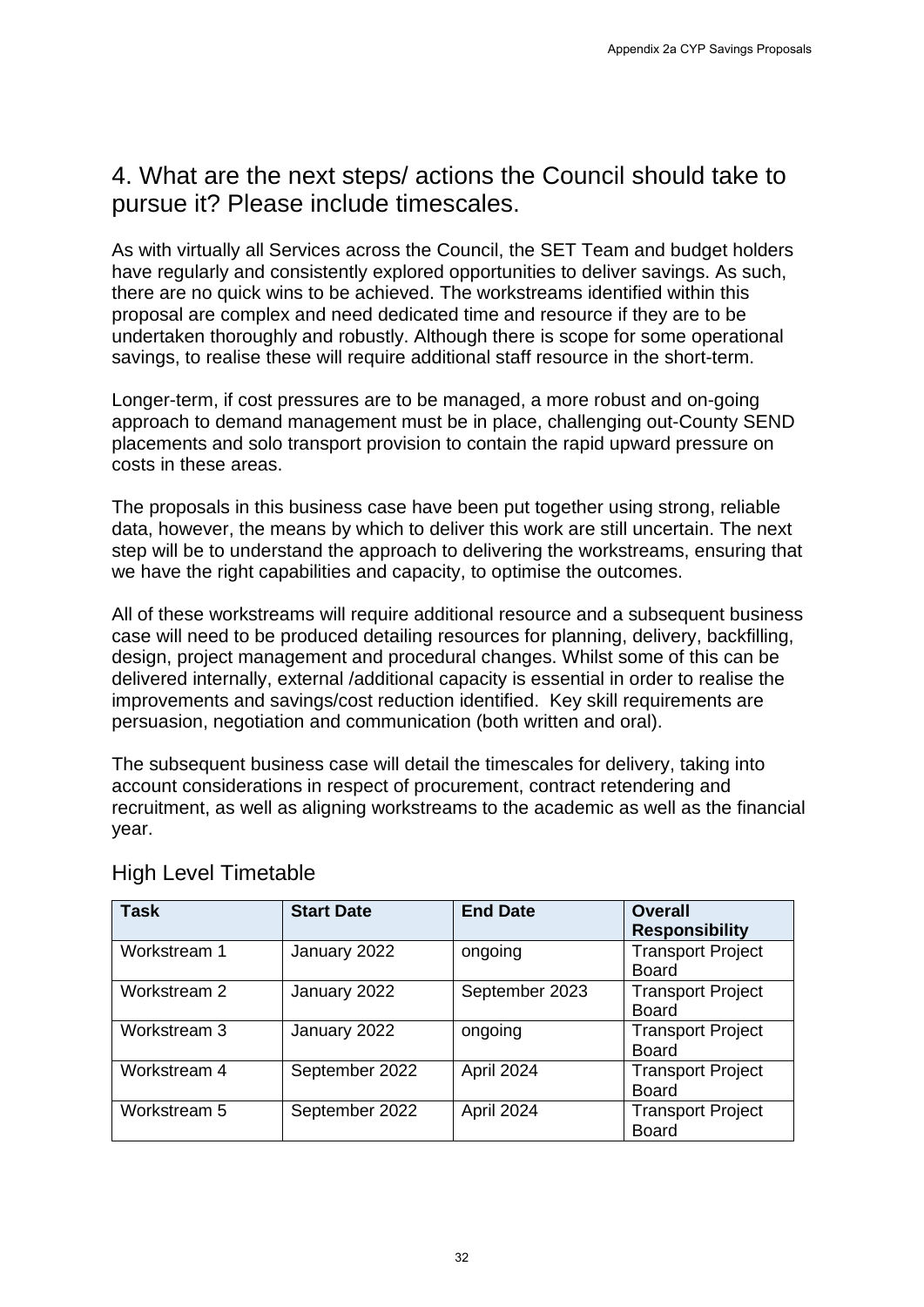# 5. Could this have any effects on people with Protected Characteristics including poverty and rural isolation? If so, please provide as much detail as possible.

Children and young people will continue to be entitled to free or subsidised transport to and from school/college. What might change is how the child or young person is transported to school. We appreciate and understand that any change can be disruptive, unsettling and cause increased levels of anxiety and stress. For many children and young people with SEND changes to their routine and/or the people who transport them to and from school/college or support them with those journeys can cause them significant levels of distress and anxiety. It is essential, therefore, to ensure that any proposed changes are discussed with the parents/carers and, where the child or young person is able to verbalise and/or express their views, these will be listened to and that sufficient lead-in time is allowed to enable the child/young person and their family to adjust to those changes. Appendix 2a CYP Savings Proposals<br>
Appendix 2a CYP Savings Proposals<br>
Since Somission Critical Solution? If so,<br>
so possible.<br>
Since entited to free or subsidisted transport<br>
induces it and the child or young person is<br>
un

Travel time may be reduced, and support increased for independent or group travel. However, we also recognise the need to, and importance of, undertaking appropriate safeguarding assessments to ensure that no child or young person is placed at risk as a result of any changes to their transport arrangements.

Once a child has been placed at a school, they have a right to remain at that school even if a place was to become available at a school which is closer to their home. Any change of school would require the agreement of the child's parent/carer.

An Equality Impact Assessment will be developed in order to mitigate against any adverse impacts that may arise.

6. What financial and non-financial benefits are there and how will you measure the performance of these? Are there any disbenefits? These MUST include how this will benefit the wider internal and external system.

### Financial Benefits

The following savings have been identified:

| <b>Saving Area</b>                                                                      | 2022/23 | 2023/24 | 2024/25 |
|-----------------------------------------------------------------------------------------|---------|---------|---------|
| <b>Workstream 1:</b><br>Review and re-tendering<br>of routes serving special<br>schools | £200k   | £400k   | £200k   |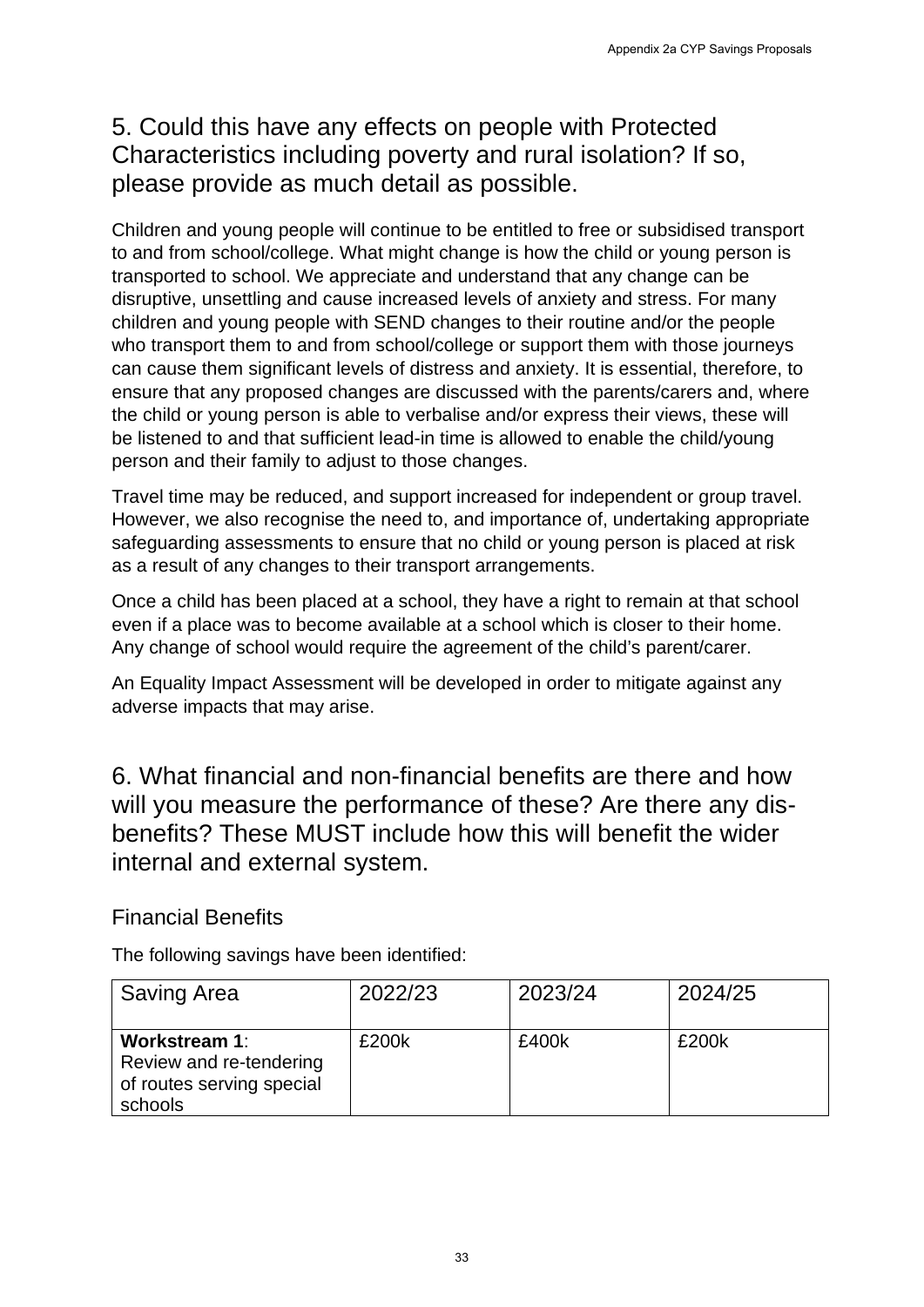| <b>Workstream 3:</b>                                                                                                                                                                                                                                                                                                                                                                                                                                                                                          | £100k                                                       |                                                    | £120k                                                       | £120k                 |
|---------------------------------------------------------------------------------------------------------------------------------------------------------------------------------------------------------------------------------------------------------------------------------------------------------------------------------------------------------------------------------------------------------------------------------------------------------------------------------------------------------------|-------------------------------------------------------------|----------------------------------------------------|-------------------------------------------------------------|-----------------------|
| Operational review and<br>demand management to<br>reduce out authority                                                                                                                                                                                                                                                                                                                                                                                                                                        | +Demand<br>management                                       |                                                    | +Demand<br>management                                       | +Demand<br>management |
| transport costs.<br><b>Workstream 4:</b><br>Recruitment of volunteer<br>drivers, volunteer<br><b>Passenger Assistants</b><br>(PAs)                                                                                                                                                                                                                                                                                                                                                                            | £30k (pilot)                                                |                                                    | $\overline{a}$                                              |                       |
| <b>Workstream 5:</b><br>Fleet review; looking into<br>fleet infrastructure<br>(vehicles and depots) and<br>potential for the fleet to<br>work across multiple<br>Council areas                                                                                                                                                                                                                                                                                                                                |                                                             |                                                    | <b>TBC</b>                                                  | <b>TBC</b>            |
| <b>Total gross savings</b>                                                                                                                                                                                                                                                                                                                                                                                                                                                                                    | £380k                                                       |                                                    | £570k                                                       | £345k                 |
| <b>Resourcing costs (see</b><br>table below for details)                                                                                                                                                                                                                                                                                                                                                                                                                                                      | £161k                                                       |                                                    | £161k                                                       | £161k                 |
| <b>Total NET savings</b>                                                                                                                                                                                                                                                                                                                                                                                                                                                                                      | £219k                                                       |                                                    | £409k                                                       | £184k                 |
|                                                                                                                                                                                                                                                                                                                                                                                                                                                                                                               |                                                             |                                                    |                                                             |                       |
|                                                                                                                                                                                                                                                                                                                                                                                                                                                                                                               |                                                             |                                                    |                                                             |                       |
| <b>Saving Area</b>                                                                                                                                                                                                                                                                                                                                                                                                                                                                                            | 2022/23                                                     | 2023/24                                            | 2024/25                                                     | <b>Total</b>          |
| Additional staff resource is essential given that current staffing levels and operational<br>demands on SETT do not allow for the capacity for offline reviews, or to provide the<br>additional "challenge" function with SEND service colleagues that would be required<br>to better manage demand and address out-County placement and transport<br>requests.<br>Resourcing Costs per workstream:<br><b>Workstream 1 and 2</b><br>2xFTE @P1 for 3yrs<br>and<br>1x FTE @S4 for 3yrs<br>(potential permanent) | £45 $k$ p/a<br>£45 $k$ p/a<br>£26 $k$ p/a<br>£116k<br>total | £45k p/a<br>£45k p/a<br>£26k p/a<br>£116k<br>total | £45 $k$ p/a<br>£45 $k$ p/a<br>£26 $k$ p/a<br>£116k<br>total | £348k                 |

| <b>Saving Area</b>                                                                              | 2022/23                                                     | 2023/24                                                     | 2024/25                                                  | <b>Total</b> |
|-------------------------------------------------------------------------------------------------|-------------------------------------------------------------|-------------------------------------------------------------|----------------------------------------------------------|--------------|
| Workstream 1 and 2<br>2xFTE @P1 for 3yrs<br>and<br>1x FTE @S4 for 3yrs<br>(potential permanent) | £45 $k$ p/a<br>£45 $k$ p/a<br>£26 $k$ p/a<br>£116k<br>total | £45 $k$ p/a<br>£45 $k$ p/a<br>£26 $k$ p/a<br>£116k<br>total | £45 $k$ p/a<br>£45k p/a<br>£26 $k$ p/a<br>£116k<br>total | £348k        |
| <b>Workstream 3</b><br>1xFTE @P1 for 3yrs                                                       | £45k                                                        | £45k                                                        | £45k                                                     | £135k        |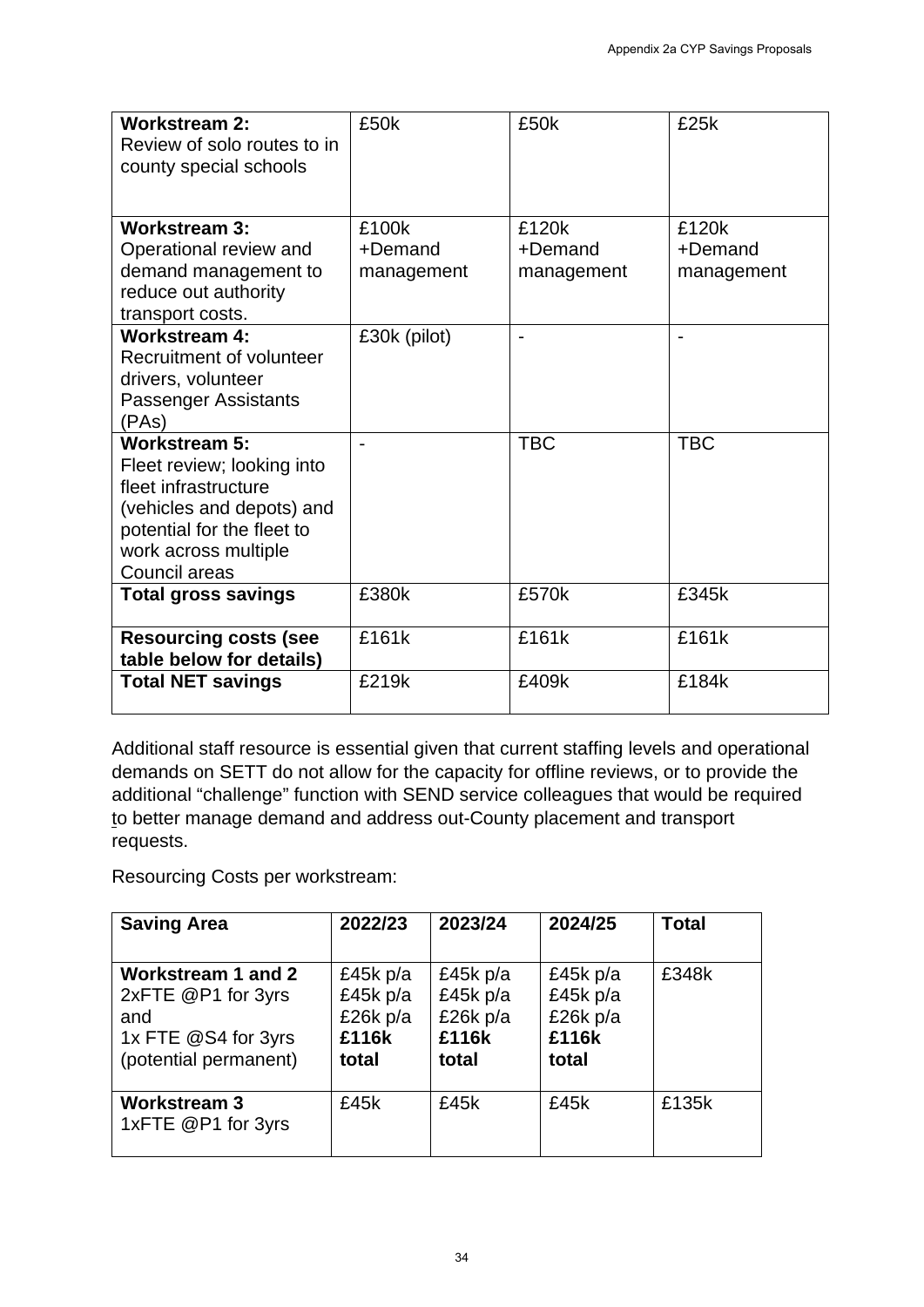| <b>Workstream 4</b> | Internal<br>BID          | Internal<br><b>BID</b> | Internal<br><b>BID</b> | $\overline{\phantom{a}}$ |
|---------------------|--------------------------|------------------------|------------------------|--------------------------|
| <b>Workstream 5</b> | $\overline{\phantom{0}}$ | ТВС<br>(external)      | твс<br>(external)      | TBC                      |

### Non-financial benefits

| <b>Workstream 4</b>                                                                                                                                                                                                                                                                                                                                                                                                                                                                                                       |                    | Internal<br><b>BID</b>                                                               | Internal<br><b>BID</b>                                         | Internal<br><b>BID</b>   |                    | $\qquad \qquad \blacksquare$                                                       |                            |
|---------------------------------------------------------------------------------------------------------------------------------------------------------------------------------------------------------------------------------------------------------------------------------------------------------------------------------------------------------------------------------------------------------------------------------------------------------------------------------------------------------------------------|--------------------|--------------------------------------------------------------------------------------|----------------------------------------------------------------|--------------------------|--------------------|------------------------------------------------------------------------------------|----------------------------|
| <b>Workstream 5</b>                                                                                                                                                                                                                                                                                                                                                                                                                                                                                                       |                    |                                                                                      | <b>TBC</b><br>(external)                                       | <b>TBC</b><br>(external) |                    | <b>TBC</b>                                                                         |                            |
| Non-financial benefits                                                                                                                                                                                                                                                                                                                                                                                                                                                                                                    |                    |                                                                                      |                                                                |                          |                    |                                                                                    |                            |
| <b>Key Benefit</b>                                                                                                                                                                                                                                                                                                                                                                                                                                                                                                        | <b>Measure</b>     |                                                                                      | <b>Baseline</b>                                                |                          |                    | Target &<br><b>Timescale</b>                                                       |                            |
| Reduce travel<br>time/long journeys<br>for pupils                                                                                                                                                                                                                                                                                                                                                                                                                                                                         | of County<br>needs | Reduce / contain out<br>placements where<br>more local provision<br>would meet pupil | Approx. 300 pupils<br>transported to out-<br>County placements |                          |                    | No more than 200<br>pupils transported to<br>out-County<br>placements 3-5<br>years |                            |
| Increase support of<br>independent /group<br>travel                                                                                                                                                                                                                                                                                                                                                                                                                                                                       | required           | Reduce solo taxis<br>where no longer                                                 | 359 pupils on solo<br>routes                                   |                          |                    | No more than 200<br>pupils on solo<br>routes in 3 years                            |                            |
| In addition to the benefits to children and young people, shorter journeys, fewer<br>single occupancy taxi journeys and increased use of shared transport, including<br>public transport, will reduce the number of vehicles required to get children to and<br>from school and therefore reduce the associated emissions and carbon impact of<br>those journeys. Potentially, these changes may improve feasibility for future fleet<br>improvements as fewer vehicles and shorter trips may make a future shift towards |                    |                                                                                      |                                                                |                          |                    |                                                                                    |                            |
| low carbon vehicles (e.g., electric) more viable.<br>7. Are there any identified risks which may impact on the<br>potential delivery of this? What is the risk if we do not act?                                                                                                                                                                                                                                                                                                                                          |                    |                                                                                      |                                                                |                          |                    |                                                                                    |                            |
| <b>Risk</b>                                                                                                                                                                                                                                                                                                                                                                                                                                                                                                               |                    | <b>Mitigation</b>                                                                    |                                                                |                          | the risk<br>occur) | <b>RAG</b> (should                                                                 | <b>Overall</b><br>Responsi |

#### Reducing carbon emissions

## 7. Are there any identified risks which may impact on the potential delivery of this? What is the risk if we do not act?

| <b>Risk</b>                                              | <b>Mitigation</b>                                                                                                                                                                                         | <b>RAG</b> (should<br>the risk<br>occur) | <b>Overall</b><br><b>Responsibility</b> |
|----------------------------------------------------------|-----------------------------------------------------------------------------------------------------------------------------------------------------------------------------------------------------------|------------------------------------------|-----------------------------------------|
| Continued upward<br>pressure on SEND<br>transport budget | Demand management through<br>active review of placement<br>decisions and transport<br>requests (there is an existing<br>well-established process for<br>reviewing and reaching<br>decisions in respect of | Red                                      | <b>SEN</b>                              |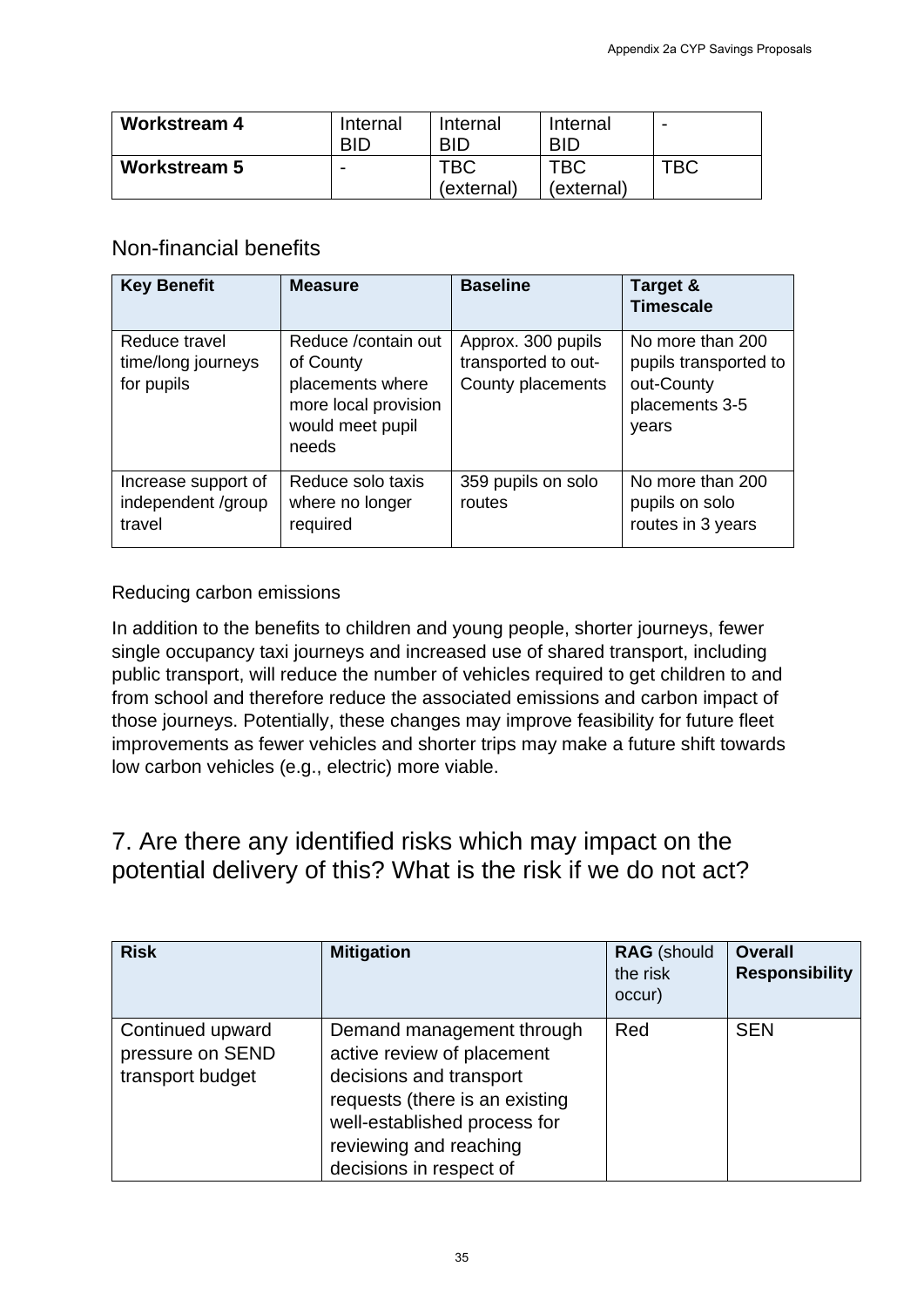|                                                                                                           |                                                                                                                                                                     |       | Appendix 2a CYP Savings Proposals |
|-----------------------------------------------------------------------------------------------------------|---------------------------------------------------------------------------------------------------------------------------------------------------------------------|-------|-----------------------------------|
|                                                                                                           | exceptional transport requests -<br>final approval rests with the<br>budget holder)                                                                                 |       |                                   |
| Reduction in<br>competition for school<br>transport contracts<br>(due to driver<br>shortages etc)         | Continued proactive<br>engagement with market to<br>encourage new entrants /retain<br>suppliers.<br>Consider use of in-house fleet<br>to address specific shortages | Amber | <b>SETT</b>                       |
| Unable to find the right<br>personnel with the<br>skills and knowledge<br>required to deliver the<br>work | Intention is to seek recruitment<br>for both project roles or<br>backfilling roles to maximise<br>chances of finding the right staff                                | Amber | <b>SETT</b>                       |
|                                                                                                           |                                                                                                                                                                     |       |                                   |
|                                                                                                           |                                                                                                                                                                     |       |                                   |
|                                                                                                           |                                                                                                                                                                     |       |                                   |
|                                                                                                           | 36                                                                                                                                                                  |       |                                   |

# 8. Scope: What is within scope? What is outside of scope?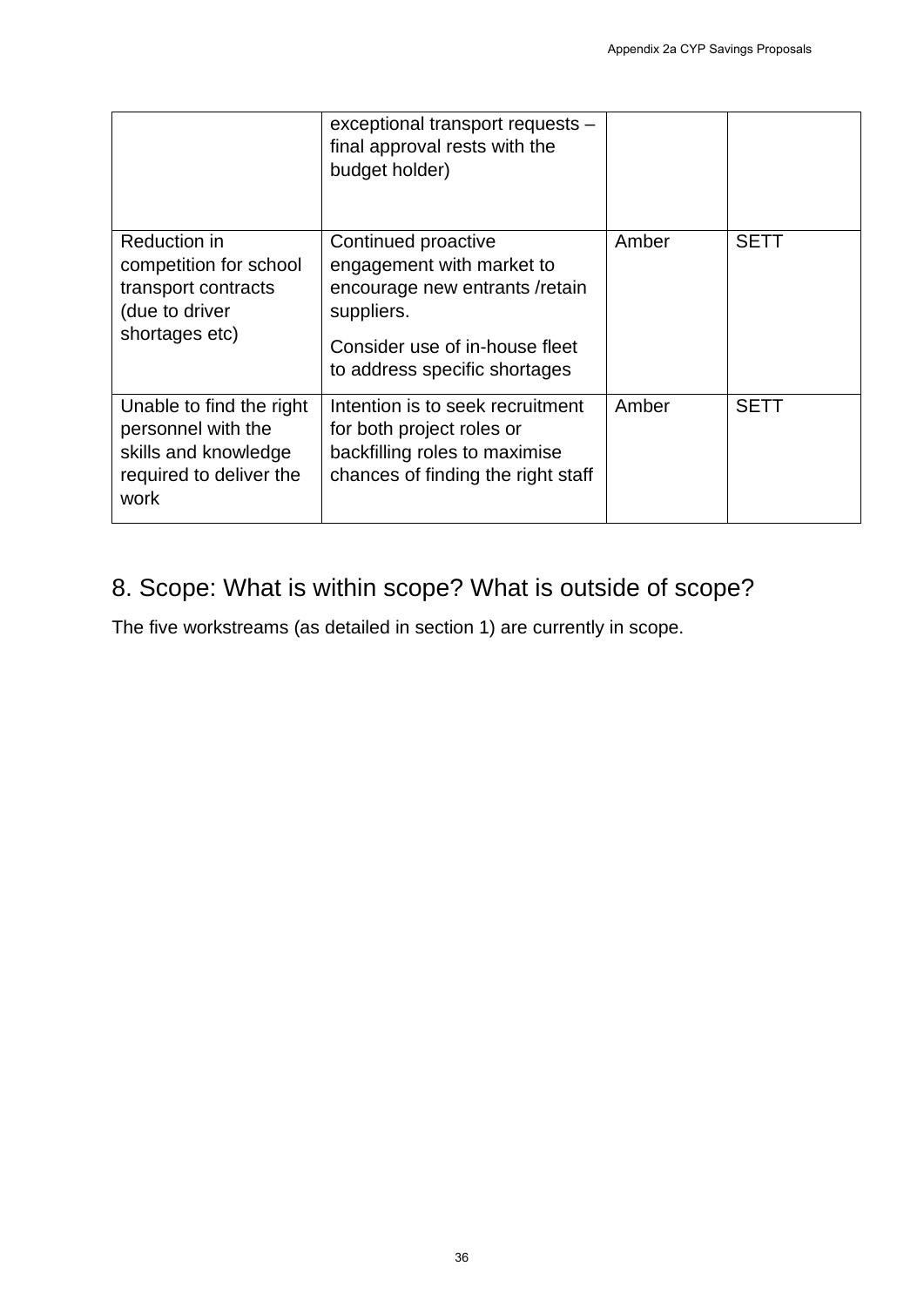# Business Planning: Business Case – Savings proposal

# Project Title: Virtual School

|                                                                                  | Appendix 2a CYP Savings Proposals |
|----------------------------------------------------------------------------------|-----------------------------------|
| <b>Business Planning: Business Case - Savings proposal</b>                       |                                   |
| <b>Project Title: Virtual School</b>                                             |                                   |
| Committee:                                                                       | Children & Young People Committee |
| 2022-23 Savings amount:                                                          | £50,000                           |
| <b>Brief Description of proposal:</b><br>Reviewing external income opportunities |                                   |
| Date of version: 18 November                                                     | BP Reference: A/R.6.269           |
| Business Leads / Sponsors: Jonathan Lewis                                        |                                   |
|                                                                                  |                                   |
|                                                                                  |                                   |
|                                                                                  |                                   |
|                                                                                  |                                   |
|                                                                                  |                                   |
|                                                                                  |                                   |
|                                                                                  |                                   |
|                                                                                  |                                   |
|                                                                                  |                                   |
|                                                                                  |                                   |
|                                                                                  |                                   |
|                                                                                  |                                   |
|                                                                                  |                                   |
|                                                                                  |                                   |
| $37\,$                                                                           |                                   |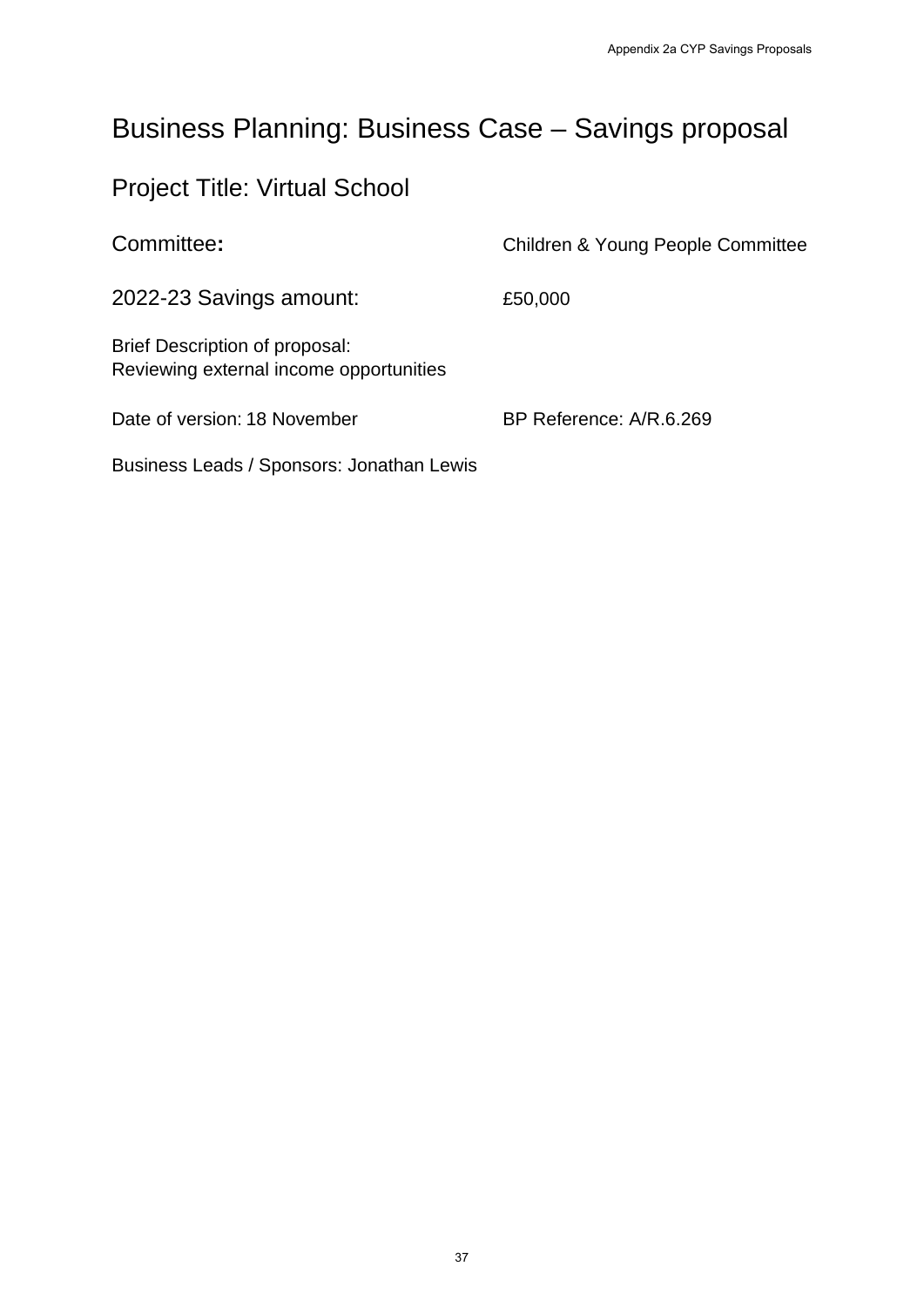# 1. Please describe what the proposed outcomes are:

The Virtual school has seen an increase in external funding through pupil premium and a new grant to support children in the social care system that are not in care. Our current contribution from our core funding is higher than national average and we have more opportunities to recharge costs of the Virtual School to the grant income. As a result, a reduction in core funding is achievable whilst these grants are in place. The service will be unaffected by this change although there will be some reduced capacity for projects / initiatives but we are currently meeting our objectives in this area. Appendix 2a CYP Savings Proposals<br>
and a cyclocal care system that are not in care.<br>
social care system than national average and<br>
ding is higher than national average and<br>
dists of the Virtual School to the grant sare<br>
th

# 2. What evidence has been used to support this work, how does this link to any existing strategies/policies?

We have reviewed the latest Section 251 statement and it shows that we are spending above national average per pupil in this area. We have also seen some significant improvements in the work of the Virtual School and it is an appropriate time for this saving to be made.

## 3. Has an options and feasibility study been undertaken? Please explain what options have been considered.

Not applicable – saving can be realised without further work.

4. What are the next steps/ actions the Council should take to pursue it? Please include timescales.

The saving can be delivered from the 1<sup>st</sup> April 2021, in line with new grant allocations.

### High Level Timetable

| Task                    | <b>Start Date</b>          | <b>End Date</b>            | <b>Overall</b><br><b>Responsibility</b> |
|-------------------------|----------------------------|----------------------------|-----------------------------------------|
| Adjustment to<br>budget | 1 <sup>st</sup> April 2021 | 1 <sup>st</sup> April 2021 | Finance                                 |

# 5. Could this have any effects on people with Protected Characteristics including poverty and rural isolation? If so please provide as much detail as possible.

The work of the virtual school covers all children in the social care system including those children in care. However, as the previous provision funded by direct council funding will now be met by grant, an Equality Impact Assessment will be developed.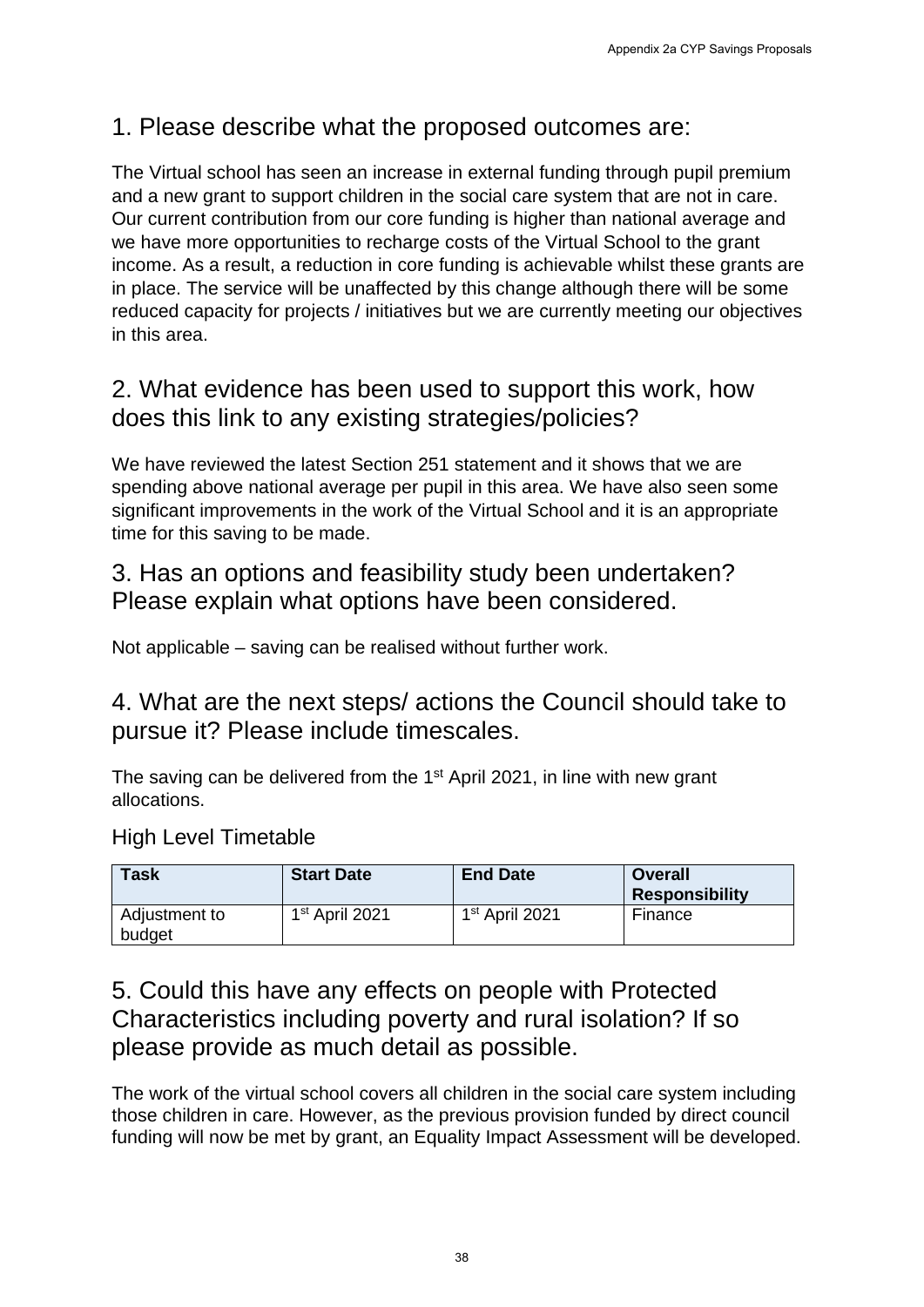| 6. What financial and non-financial benefits are there and how<br>will you measure the performance of these? Are there any dis-<br>benefits? These MUST include how this will benefit the wider<br>internal and external system.<br>Financial benefits: £50k savings<br>7. Are there any identified risks which may impact on the<br>potential delivery of this? What is the risk if we do not act?<br><b>Risk</b><br><b>Mitigation</b><br><b>RAG</b> (should<br>the risk occur)<br>The Virtual School is<br>Ofsted inspection<br>Green<br>performing well and<br>has sufficient capacity<br>to undertake its work.<br>Rising in the number of<br>Amber<br>Bid back into the<br>children in care<br>budget process for<br>further funding.<br>8. Scope: What is within scope? What is outside of scope?<br>In scope: The grant is in relation to the virtual school. | <b>Overall</b><br>headteacher | <b>Responsibility</b> |
|----------------------------------------------------------------------------------------------------------------------------------------------------------------------------------------------------------------------------------------------------------------------------------------------------------------------------------------------------------------------------------------------------------------------------------------------------------------------------------------------------------------------------------------------------------------------------------------------------------------------------------------------------------------------------------------------------------------------------------------------------------------------------------------------------------------------------------------------------------------------|-------------------------------|-----------------------|
|                                                                                                                                                                                                                                                                                                                                                                                                                                                                                                                                                                                                                                                                                                                                                                                                                                                                      |                               |                       |
|                                                                                                                                                                                                                                                                                                                                                                                                                                                                                                                                                                                                                                                                                                                                                                                                                                                                      |                               |                       |
|                                                                                                                                                                                                                                                                                                                                                                                                                                                                                                                                                                                                                                                                                                                                                                                                                                                                      |                               |                       |
|                                                                                                                                                                                                                                                                                                                                                                                                                                                                                                                                                                                                                                                                                                                                                                                                                                                                      |                               |                       |
|                                                                                                                                                                                                                                                                                                                                                                                                                                                                                                                                                                                                                                                                                                                                                                                                                                                                      |                               | <b>Virtual School</b> |
|                                                                                                                                                                                                                                                                                                                                                                                                                                                                                                                                                                                                                                                                                                                                                                                                                                                                      |                               | Jonathan Lewis        |
|                                                                                                                                                                                                                                                                                                                                                                                                                                                                                                                                                                                                                                                                                                                                                                                                                                                                      |                               |                       |
|                                                                                                                                                                                                                                                                                                                                                                                                                                                                                                                                                                                                                                                                                                                                                                                                                                                                      |                               |                       |
|                                                                                                                                                                                                                                                                                                                                                                                                                                                                                                                                                                                                                                                                                                                                                                                                                                                                      |                               |                       |
|                                                                                                                                                                                                                                                                                                                                                                                                                                                                                                                                                                                                                                                                                                                                                                                                                                                                      |                               |                       |

# 8. Scope: What is within scope? What is outside of scope?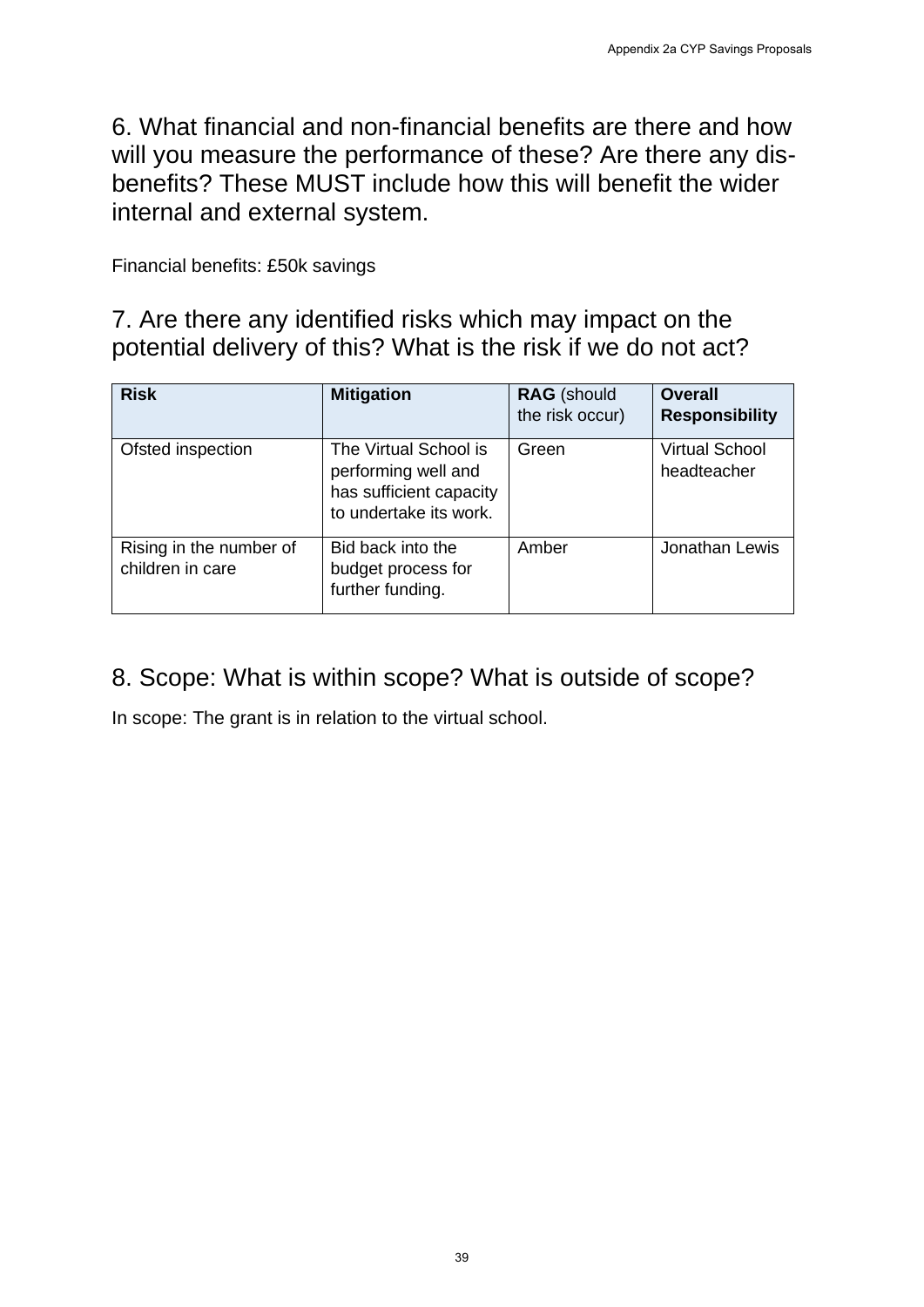# Business Planning: Business Case – Savings proposal

Project Title: Grant and Core funding adjustments for support costs for Unaccompanied Asylum Seeking Children [UASC]

**Committee:** Committee: **Committee:** Children and Young People **Committee** 

2022-23 Savings amount: £350k savings

Brief Description of proposal:

Following a review of the level of grant funding provided by Central Government to local authorities for the support of unaccompanied asylum seeking children and young people, it is possible to re-balance the contribution to support costs made from the core budget. This will have no impact on the services we provide to this group of children and young people; it merely reflects the increase in grant funding available. Appendix 2a CYP Savings Proposals<br>
SCASSE - SAVings proposals<br>
Inding adjustments for support<br>
Im Seeking Children [UASC]<br>
Children and Young People<br>
Committee<br>
E350k savings<br>
Inding provided by Central Government to<br>
mpan

Date of version: 22<sup>nd</sup> October 2021 BP Reference: A/R.6.271

Business Leads / Sponsors: Lou Williams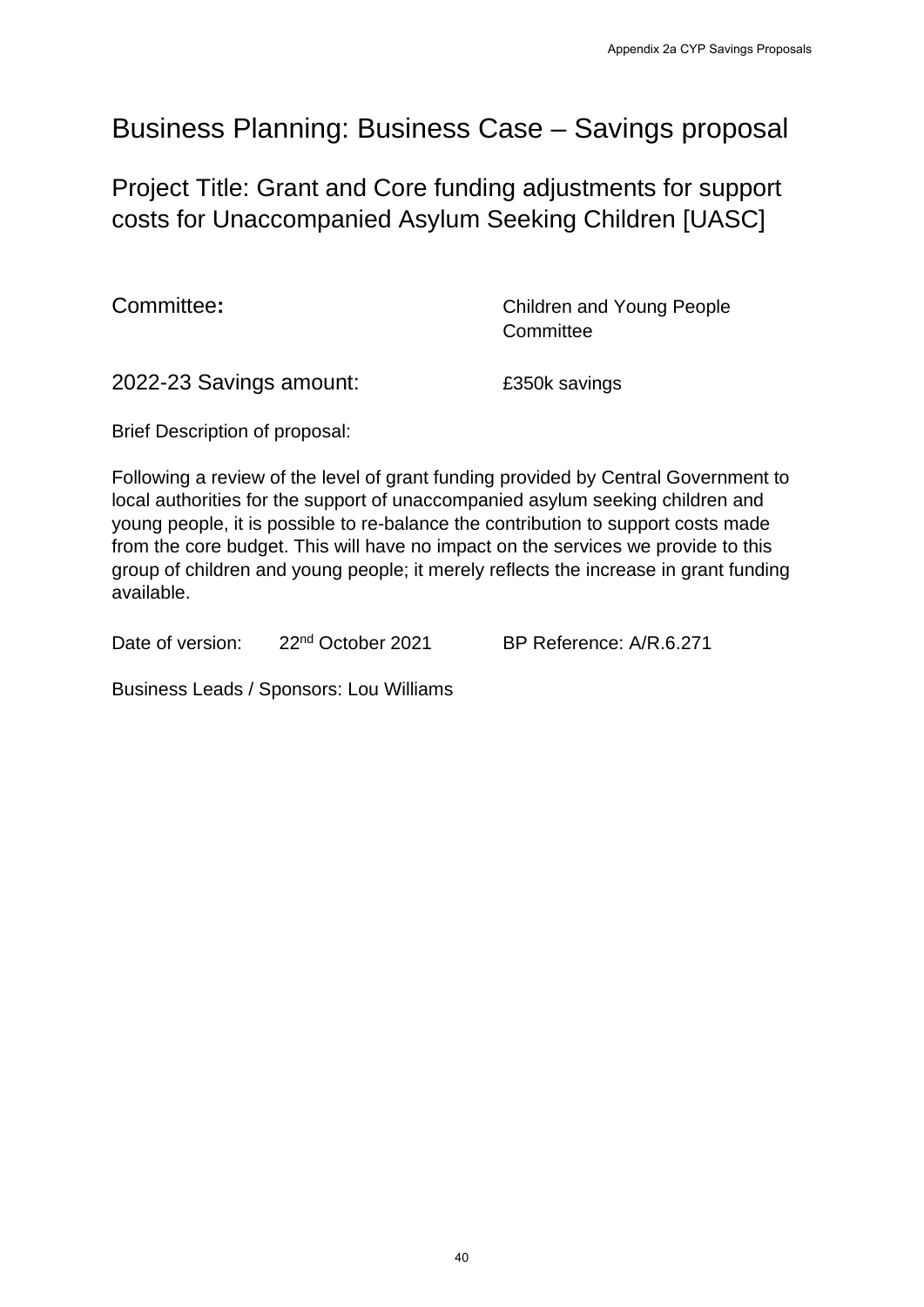## 1. Please describe what the proposed outcomes are:

Cambridgeshire County Council is responsible for providing care, accommodation and other support to Unaccompanied Asylum Seeking Children [UASC] aged under 18, and to former UASC aged 18+ when a UASC has either presented to authorities within the local authority area, or has been transferred to our care through either the regional or national transfer schemes.

Those under 18 are children in care to the authority; once they become 18 years of age, they are entitled to continuing support as care leavers. Until their immigration status is resolved, however, they are unable to access public funds such as housing benefit or universal credit/income support. Case law has confirmed that ordinary housing and living costs for care leavers who were formerly UASC must be met by the local authority as part of their duties to support care leavers.

The Government has contributed to the costs of providing care and support to UASC and former UASC for a number of years. Until these arrangements were revised in the 2019/20 financial year, the grants provided by Government did not meet the actual costs of caring for and supporting UASC and former UASC, resulting in councils like Cambridgeshire County Council supplementing these costs from core budgets. Appendix 2a CYP Savings Proposals<br>
appendix 2a CYP Savings Proposals<br>
plum Seeking Children [UASC] aged under<br>
uIASC has either presented to authorities<br>
1 UASC has either presented to authorities<br>
1 authority; once they b

# 2. What evidence has been used to support this work, how does this link to any existing strategies/policies?

This proposal is informed by the monitoring of actual support and care costs for this group of children and young people.

The saving identified is in line with amounts that could have been possible to transfer from grant to core funding over this and the previous financial year.

COVID-19 and trade/transport restrictions have reduced the number of spontaneous arrivals in the County, but numbers are beginning to increase once more. Because of the way that the grant funding operates, there is potential to transfer higher levels of grant funding to core funding if the numbers of UASC in the county increase.

## 3. Has an options and feasibility study been undertaken? Please explain what options have been considered.

N/A - This is not applicable in relation to this proposal.

## 4. What are the next steps/ actions the Council should take to pursue it? Please include timescales.

The ability to offer this saving from core budgets is the result of increased levels of government grant.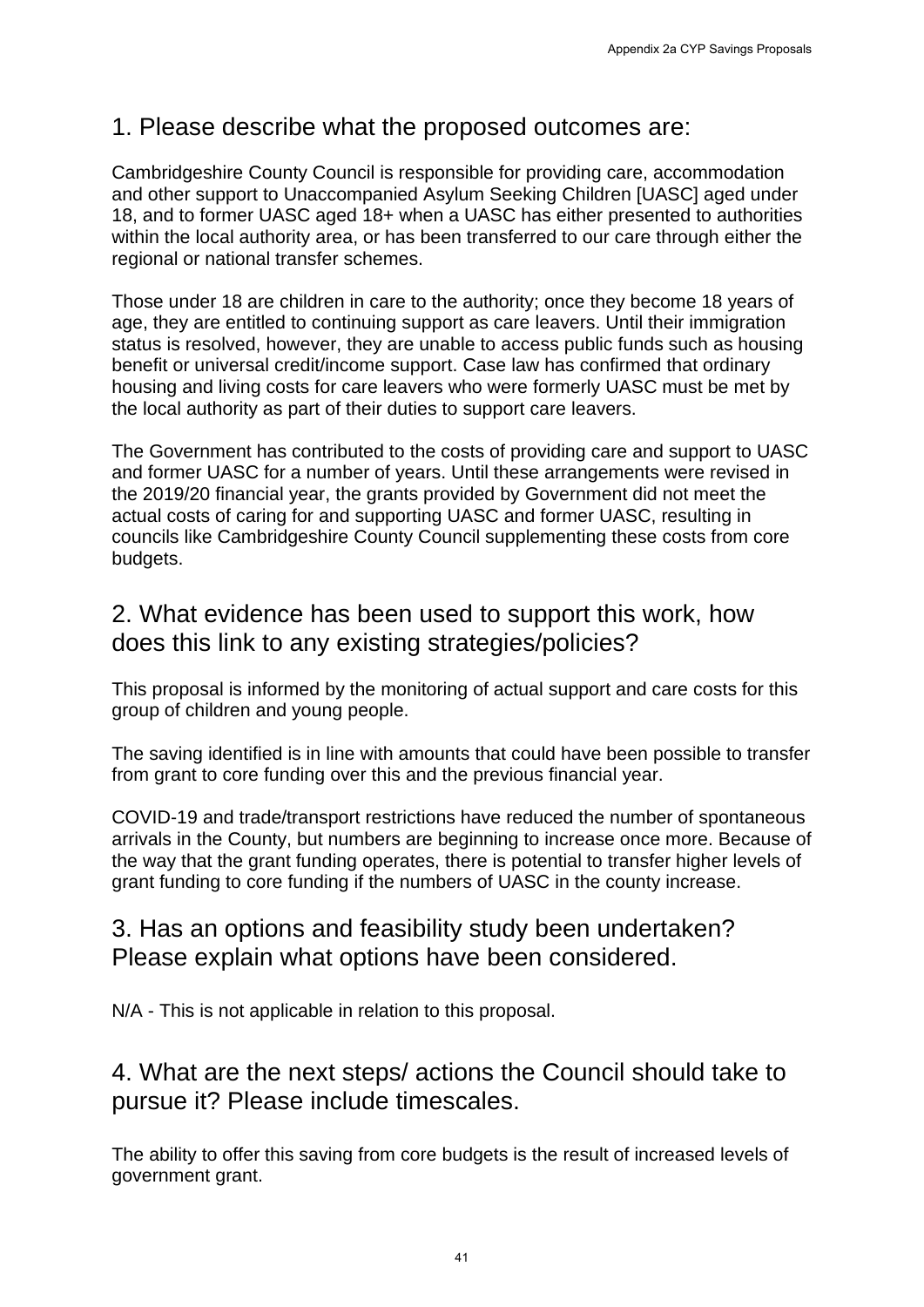### High Level Timetable

| <b>Task</b>                                                                                                                                  | <b>Start Date</b> | <b>End Date</b> | <b>Overall</b><br><b>Responsibility</b>                                                                                       |
|----------------------------------------------------------------------------------------------------------------------------------------------|-------------------|-----------------|-------------------------------------------------------------------------------------------------------------------------------|
| Implement<br>contribution towards<br>Children's Social<br>Care from existing<br>grant allocations,<br>allowable under<br>conditions of grant | 1st April 2022    | N/A             | Lou Williams/Roger<br><b>Brett/Finance</b>                                                                                    |
|                                                                                                                                              |                   |                 |                                                                                                                               |
| 5. Could this have any effects on people with Protected                                                                                      |                   |                 |                                                                                                                               |
| Characteristics including poverty and rural isolation? If so                                                                                 |                   |                 |                                                                                                                               |
| please provide as much detail as possible.                                                                                                   |                   |                 |                                                                                                                               |
|                                                                                                                                              |                   |                 | There is no change to service delivery and UASC and former UASC will continue to                                              |
|                                                                                                                                              |                   |                 | receive the same levels of service in accordance with statutory guidance. However,                                            |
| an Equalities Impact Assessment will be developed to ensure the change is<br>equitable.                                                      |                   |                 |                                                                                                                               |
|                                                                                                                                              |                   |                 |                                                                                                                               |
|                                                                                                                                              |                   |                 | 6. What financial and non-financial benefits are there and how                                                                |
|                                                                                                                                              |                   |                 | will you measure the performance of these? Are there any dis-<br>benefits? These MUST include how this will benefit the wider |
| internal and external system.                                                                                                                |                   |                 |                                                                                                                               |
| <b>Financial Benefits</b>                                                                                                                    |                   |                 |                                                                                                                               |
| as explained above                                                                                                                           |                   |                 | A saving to the core budget as a result of higher levels of government grant funding                                          |
| <b>Non-Financial Benefits</b>                                                                                                                |                   |                 |                                                                                                                               |
| N/A The service delivery will remain the same                                                                                                |                   |                 |                                                                                                                               |
|                                                                                                                                              |                   |                 |                                                                                                                               |
| 7. Are there any identified risks which may impact on the                                                                                    |                   |                 | potential delivery of this? What is the risk if we do not act?                                                                |
| There are no identified risks.                                                                                                               |                   |                 |                                                                                                                               |

# 5. Could this have any effects on people with Protected Characteristics including poverty and rural isolation? If so please provide as much detail as possible.

# 7. Are there any identified risks which may impact on the potential delivery of this? What is the risk if we do not act?